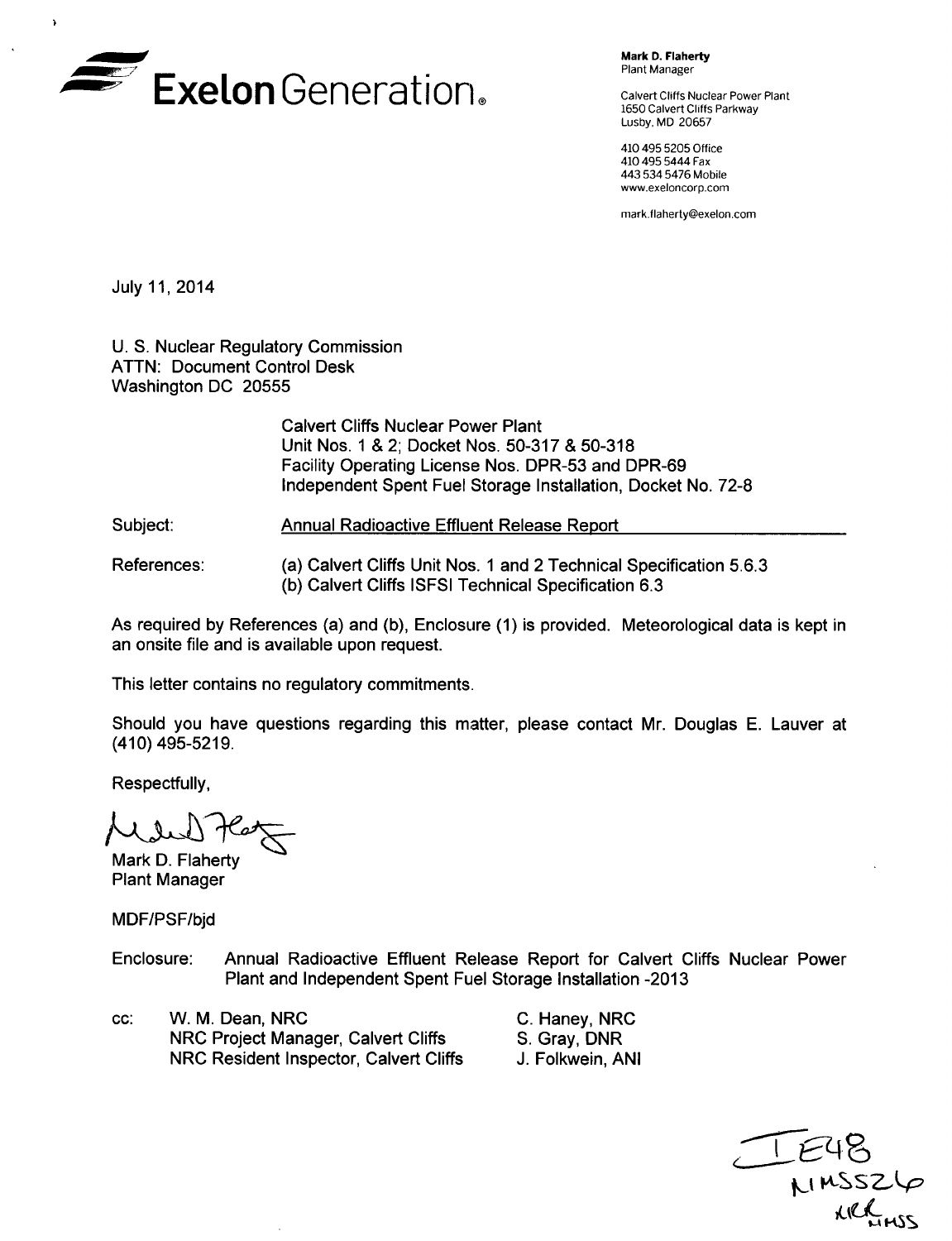# ANNUAL RADIOACTIVE EFFLUENT RELEASE ANNUAL REPORT FOR

# CALVERT CLIFFS NUCLEAR POWER PLANT AND INDEPENDENT

# SPENT FUEL STORAGE INSTALLATION - 2013

This report covers the period January 1, 2013 to December 31, 2013 for Calvert Cliffs Nuclear Power Plant.

This report covers the period June 1, 2013 to May 31, 2014 for the Independent Spent Fuel Storage Installation.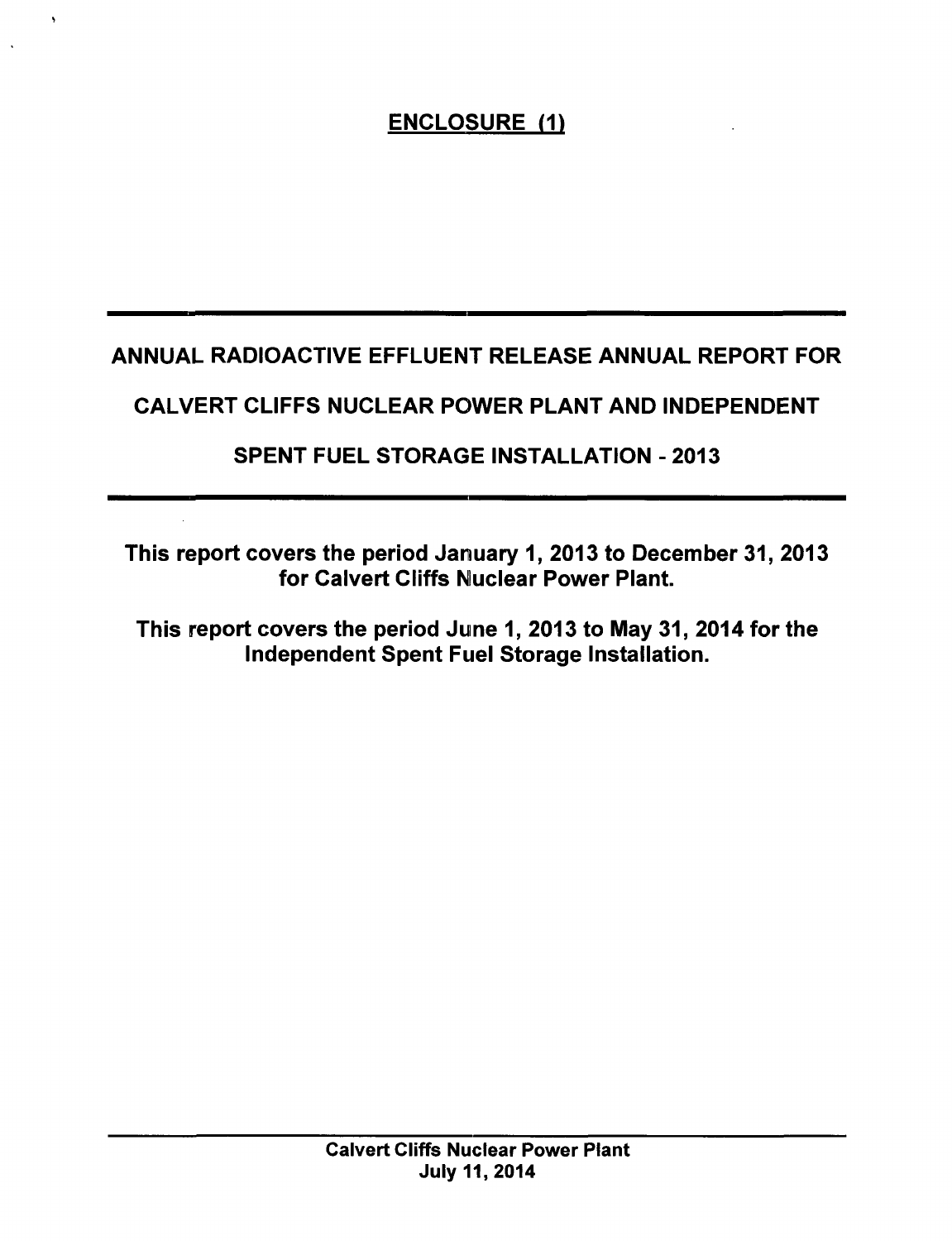### **ANNUAL** RADIOACTIVE **EFFLUENT RELEASE** REPORT FOR CALVERT **CLIFFS NUCLEAR** POWER **PLANT AND INDEPENDENT SPENT FUEL** STORAGE **INSTALLATION** - **2013**

Facility - Calvert Cliffs Nuclear Power Plant and Independent Spent Fuel Storage Installation Licensee - Calvert Cliffs Nuclear Power Plant, LLC

This report covers the period January 1, 2013 to December 31, 2013 for Calvert Cliffs Nuclear Power Plant.

This report covers the period June 1, 2013 to May 31, 2014 for the Independent Spent Fuel Storage Installation.

#### Ī. REGULATORY LIMITS

- A. Fission and Activation Gases
	- 1. The instantaneous release rate of noble gases in gaseous effluents shall not result in a site boundary dose rate greater than 500 mrem/year to the whole body or greater than 3000 mrem/year to the skin (Offsite Dose Calculation Manual (ODCM) Rev. 0802, 3.11.2.1).
	- 2. Gaseous Radwaste Treatment System and the Ventilation Exhaust Treatment System shall be used to reduce gaseous emissions when the calculated gamma-air dose due to gaseous effluents exceeds 1.20 mRad or the calculated beta-air dose due to gaseous effluents exceeds 2.4 mRad at the site boundary in a 92 day period (ODCM 3.11.2.4).
	- 3. The air dose at the site boundary due to noble gases released in gaseous effluents shall not exceed (ODCM 3.11.2.2):

10 mRad/qtr, gamma-air 20 mRad/qtr, beta-air 20 mRad/year, gamma-air 40 mRad/year, beta-air

- 4. All of the above parameters are calculated according to the methodology specified in the ODCM.
- B. lodines and Particulates with Half Lives Greater than Eight Days
	- 1. The instantaneous release rate of iodines and particulates in gaseous effluents shall not result in a site boundary dose-rate in excess of 1500 mrem/year to any organ (ODCM 3.11.2.1).
	- 2. The Gaseous Radwaste Treatment System and the Ventilation Exhaust Treatment System shall be used to reduce radioactive materials in gaseous effluents when calculated doses exceed 1.8 mrem to any organ in a 92 day period at or beyond the site boundary (ODCM 3.11.2.4).
	- 3. The dose to a member of the public at or beyond the site boundary from iodine-131 and particulates with half-lives greater than eight days in gaseous effluents shall not exceed (ODCM 3.11.2.3):

15 mrem/qtr, any organ 30 mrem/year, any organ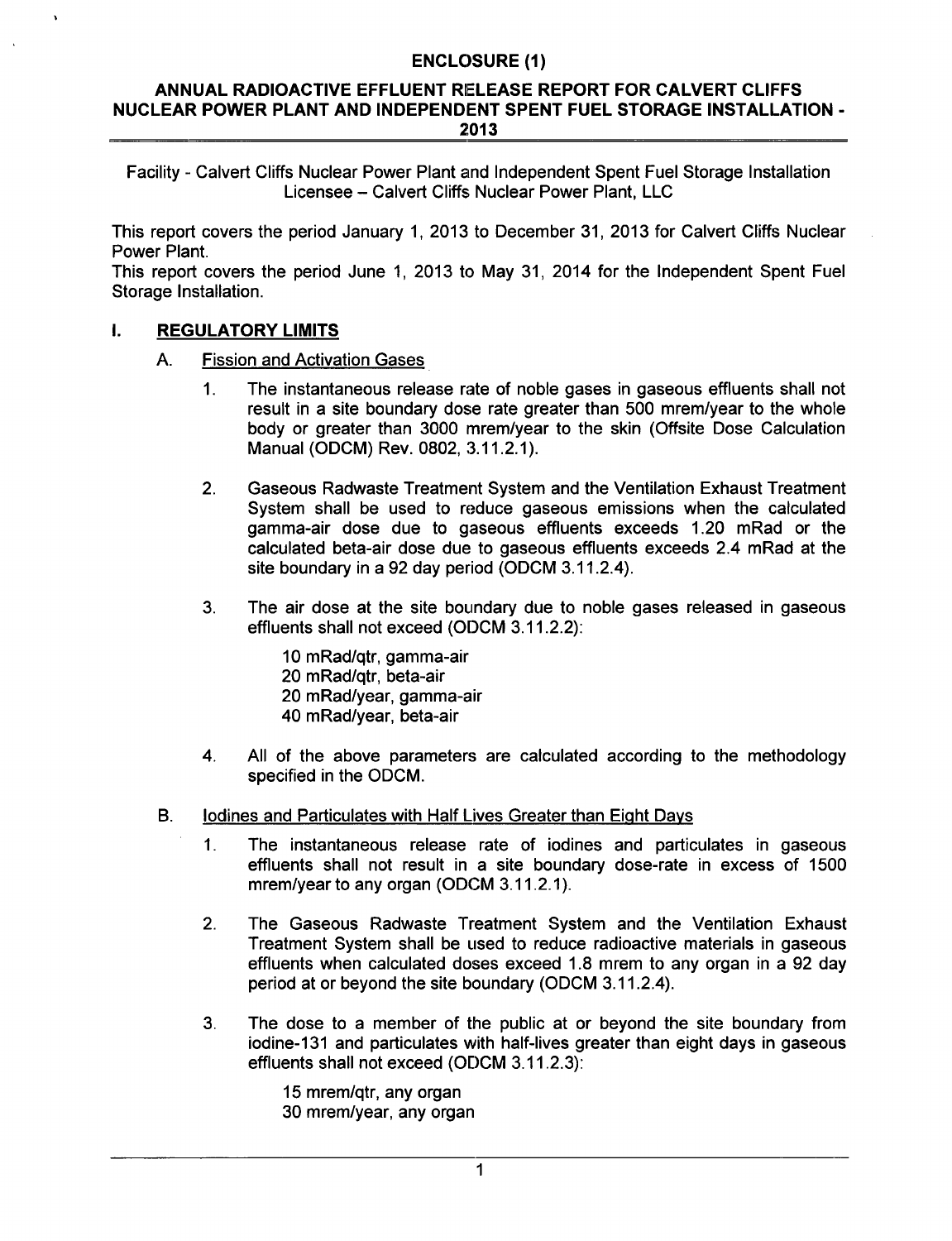## **ANNUAL** RADIOACTIVE **EFFLUENT RELEASE** REPORT FOR CALVERT **CLIFFS NUCLEAR** POWER **PLANT AND INDEPENDENT SPENT FUEL** STORAGE **INSTALLATION** - **2013**

less than 0.1% of the above limits as a result of burning contaminated oil.

- 4. All of the above parameters are calculated according to the methodology specified in the ODCM.
- C. Liquid Effluents
	- 1. The concentrations of radionuclides in liquid effluents from the plant shall not exceed the values specified in 10 CFR Part 20, Appendix B, Table II, Column 2 for unrestricted areas **(ODCM** 3.11.1.1).
	- 2. The liquid radwaste treatment system shall be used to reduce the concentration of radionuclides in liquid effluents from the plant when the calculated dose to unrestricted areas exceeds 0.36 mrem to the whole body, or 1.20 mrem to any organ in a 92 day period **(ODCM** 3.11.1.3).
	- 3. The dose to a member of the public in unrestricted areas shall not exceed **(ODCM** 3.11.1.2):

3 mrem/qtr, total body 10 mrem/qtr, any organ 6 mrem/year, total body 20 mrem/year, any organ

4. All liquid dose parameters are calculated according to the methodology specified in the **ODCM.**

## **I1.** MAXIMUM PERMISSIBLE **CONCENTRATIONS**

A. Fission and Activation Gases

Prior to the batch release of gaseous effluents, a sample of the source is collected and analyzed by gamma spectroscopy for the principal gamma emitting radionuclides. The identified radionuclide concentrations are evaluated and an acceptable release rate is determined to ensure that the dose rate limits of **ODCM** 3.11.2.1 are not exceeded.

B. lodines and Particulates with Half Lives Greater than Eight Days

Compliance with the dose rate limitations for iodines and particulates is demonstrated by analysis of the charcoal and particulate samples of the station main vents. The charcoal samples are analyzed by gamma spectroscopy for quantification of radioiodine. The particulate samples are analyzed by gamma spectroscopy for quantification of particulate radioactive material. All of the above parameters are calculated according to the methodology specified in the **ODCM.**

C. Liquid Effluents

The Maximum Permissible Concentrations (MPCs) used for radioactive materials released in liquid effluents are in accordance with **ODCM** 3.11.1.1 and the values from 10 CFR Part 20, Appendix B, Table II, Column 2 including applicable table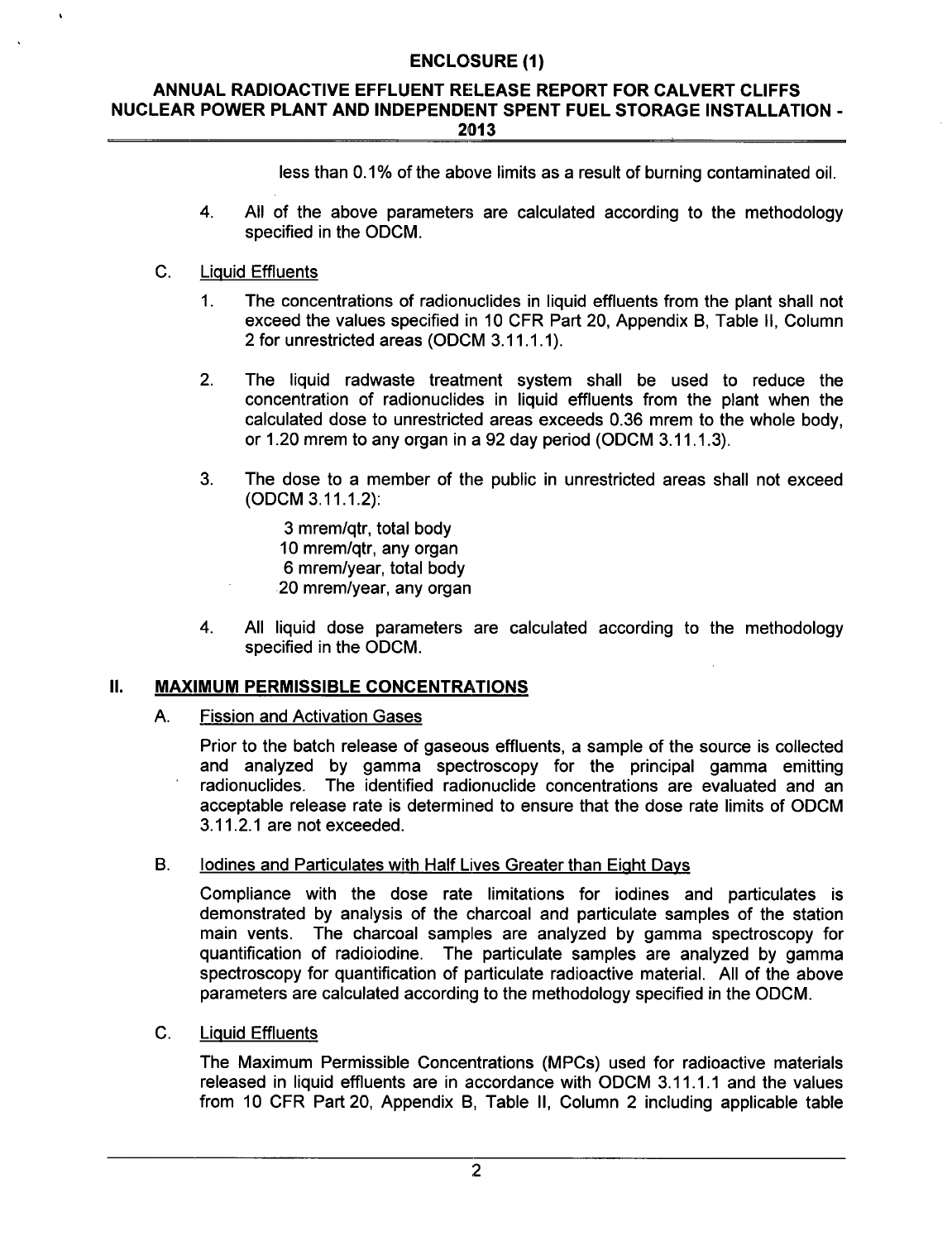#### **ANNUAL** RADIOACTIVE **EFFLUENT RELEASE** REPORT FOR CALVERT **CLIFFS NUCLEAR** POWER **PLANT AND INDEPENDENT SPENT FUEL** STORAGE **INSTALLATION** - **2013**

notes. In all cases, the more restrictive (lower) MPC found for each radionuclide is used regardless of solubility.

## **Ill. TECHNICAL SPECIFICATION** REPORTING **REQUIREMENTS**

#### A. Calvert Cliffs Nuclear Power Plant (CCNPP), Technical Specification 5.6.3

1. 2013 Offsite Dose Due to Carbon-14

Carbon-14 releases from Calvert Cliffs were estimated using the EPRI Carbon-14 Source Term Calculator using specific reactor core data and reactor coolant chemistry to estimate the products of the activation reactions. The resulting estimate of Carbon-14 released from the Calvert Cliffs Site is 14.70 Curies.

Dose due to Carbon-14 in gaseous effluents was calculated using the following conditions:

- a. C-14 released to the atmosphere: 7.87 Curies of C-14 from Unit 1, 6.83 curies from Unit 2.
- b. Release was consistent throughout the year.
- c. 10% of the C-14 was in the chemical form of C02, which is the only dose contributor. The bulk of C-14 was in the chemical form of methane (CH4) which would exhibit high upward velocity due to its low density relative to air. In addition, CH4 does not have an uptake pathway for humans.
- d. Meteorological dispersion factor (X/Q) at the site boundary to the hypothetical maximally exposed member of the public is 1.87E-07 sec/m<sup>3</sup>.
- e. Dose calculations and dose factors are from Regulatory Guide 1.109 methodology.
- f. Pathways considered were inhalation and vegetation ingestion.
- g. Critical receptor is child at the site boundary in the SE direction.

| Organ         | Age   | <b>Pathway</b> | mrem/yr  | 1 <sup>st</sup><br>Quarter | 2 <sub>nd</sub><br>Quarter | 3 <sup>rd</sup><br>Quarter | 4 <sup>th</sup><br>Quarter |
|---------------|-------|----------------|----------|----------------------------|----------------------------|----------------------------|----------------------------|
| <b>Bone</b>   | Child | Inhalation     | 3.13E-03 | 7.83E-4                    | 7.83E-4                    | 7.83E-4                    | 7.83E-4                    |
| T. Body/Other | Child | Inhalation     | 5.86E-04 | 1.47E-4                    | 1.47E-4                    | 1.47E-4                    | 1.47E-4                    |
| <b>Bone</b>   | Child | Vegetation     | 3.05E-01 | 7.63E-<br>02               | 7.63E-<br>02               | 7.63E-<br>02               | 7.63E-<br>02               |
| T. Body/Other | Child | Vegetation     | 6.11E-02 | $1.53E -$<br>02            | $1.53E -$<br>02            | $1.53E -$<br>02            | $1.53E -$<br>02            |

## Maximum dose values due to C-14 in gaseous effluents in **2013**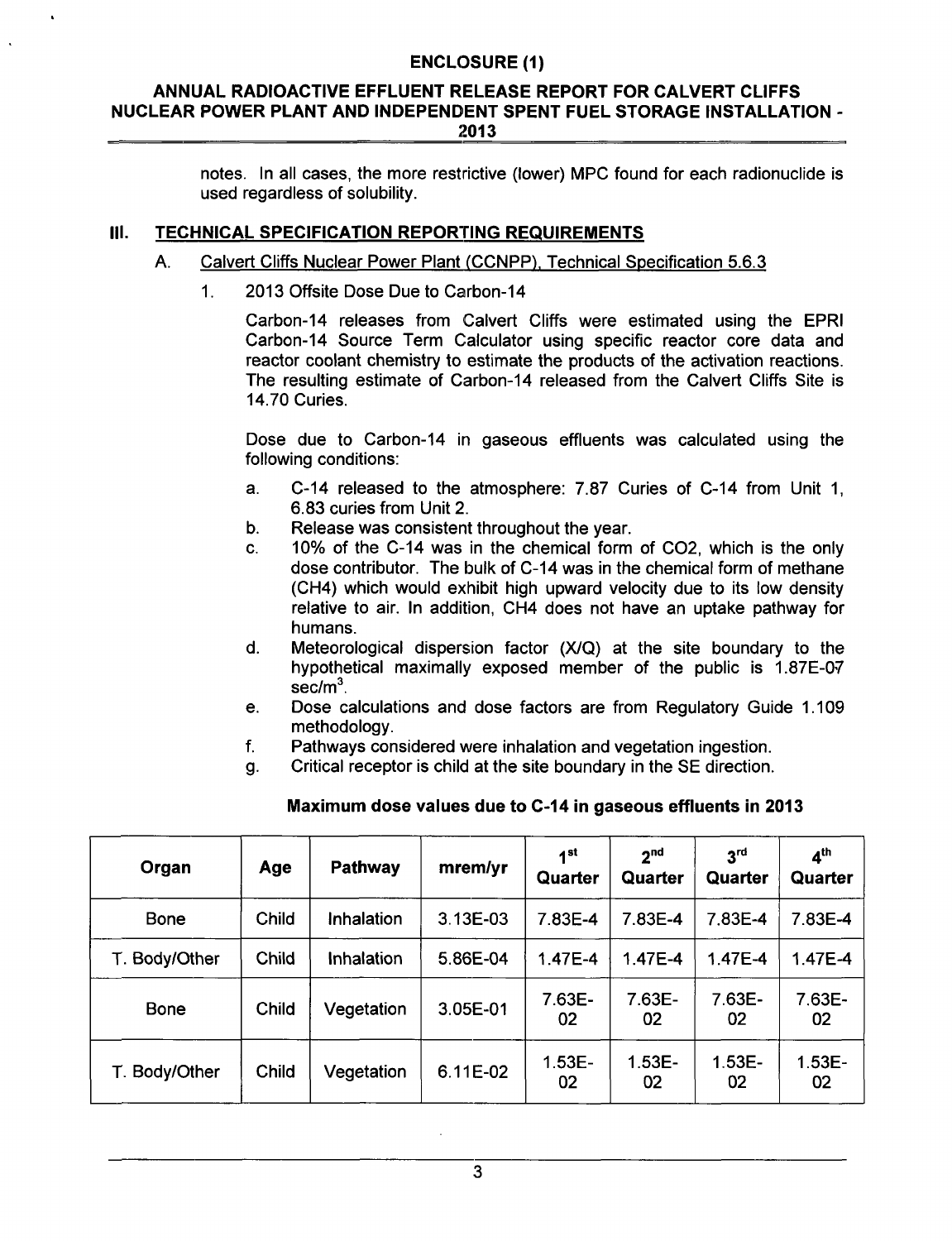## **ANNUAL** RADIOACTIVE **EFFLUENT RELEASE** REPORT FOR CALVERT **CLIFFS NUCLEAR** POWER **PLANT AND INDEPENDENT SPENT FUEL** STORAGE **INSTALLATION** - **2013**

## 2. 2013 Dose Assessment Summary

|                                               | Actual<br>Value | Percent of<br><b>ODCM limit</b> | <b>ODCM</b><br>Limit |
|-----------------------------------------------|-----------------|---------------------------------|----------------------|
| Liquid Waste:                                 |                 |                                 |                      |
| Maximum Annual Organ Dose (mrem) <sup>1</sup> | 0.001           | 0.01%                           | 20                   |
| Maximum Annual Whole Body Dose (mrem)         | 0.001           | 0.02%                           | 6                    |
| Gaseous Waste:<br><b>Noble Gases:</b>         |                 |                                 |                      |
| Maximum Quarterly Gamma Air Dose (mRad)       | 0.0008          | 0.01%                           | 10                   |
| Maximum Quarterly Beta Air Dose (mRad)        | 0.006           | 0.03%                           | 20                   |
| Iodines and Particulates:                     |                 |                                 |                      |
| Maximum Annual Organ Dose (mrem) <sup>2</sup> | 0.02            | 0.07%                           | 30                   |

 $\mathbf{I}$ The controlling pathway was the fish and shellfish pathway with adult as the controlling age group and the liver representing the organ with the highest calculated dose during the calendar year of 2013.

<sup>2</sup> The controlling pathway was the infant-thyroid pathway representing the organ with the highest calculated dose during the calendar year of 2013. There is currently no milk pathway.

#### 3. 40 CFR 190 Total Dose Compliance

Based upon the calendar year 2013 and the ODCM calculations, the maximum exposed individual would receive 0.02% of the allowable dose. During the calendar year 2013, there were no on-site sources of direct radiation that would have contributed to a significant or measurable off-site dose. The direct radiation contribution is measured by both on-site and offsite thermoluminescent dosimeters (TLDs). The results of these measurements did not indicate any statistical increase in the off-site radiation doses attributable to on-site sources. Therefore, no increase in the calculated offsite dose is attributed to the direct exposure from on-site sources. A more detailed evaluation may be found in the Annual Radiological Environmental Operating Report.

4. Solid Waste Report Requirements

During 2013, the types of radioactive solid waste shipped from Calvert Cliffs were dry compressible waste, spent resins, and cartridge filters which were shipped in either High Integrity Containers (HICs) within NRC approved casks, Sea/Land containers, or steel boxes. Appendix A provides a detailed Sea/Land containers, or steel boxes. breakdown of the waste shipments for 2013 per Technical Specification 5.6.3. At CCNPP, methods of waste and materials segregation are used to reduce the volume of solid waste shipped offsite for processing, volume reduction, and burial.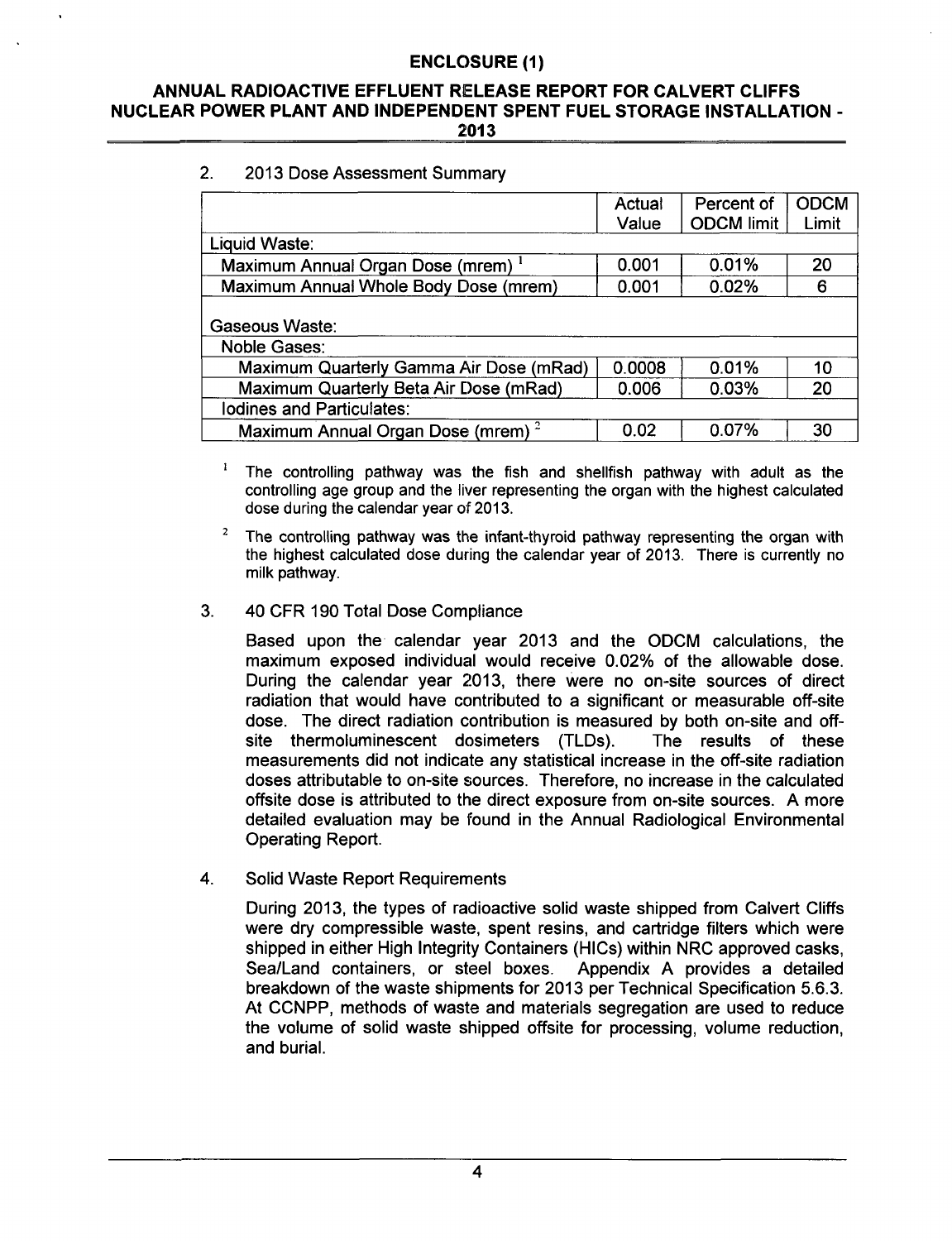## **ANNUAL** RADIOACTIVE **EFFLUENT RELEASE** REPORT FOR CALVERT **CLIFFS NUCLEAR** POWER **PLANT AND INDEPENDENT SPENT FUEL** STORAGE **INSTALLATION** - **2013**

5. Offsite Dose Calculation Manual (ODCM) and Process Control Program (PCP) Changes

The ODCM and PCP were not revised in 2013.

- B. Radioactive Effluent Monitoring Instrumentation
	- 1. The Unit 2 Steam Generator Blowdown Radiation Monitor 2-RE-4014 was inoperable during much of the calendar year 2013 due to component malfunction. The components were repaired and the Radiation Monitor was returned to service in 2014.

During the period the Radiation Monitor was inoperable, compensatory actions were performed in accordance with the ODCM requirements.

2. The Waste Gas Decay Tank Discharge Monitor 0-RE-2191 was declared inoperable for greater than 30 days as the criteria and methodology for testing the monitor did not meet the ODCM requirements.

During the period the Radiation Monitor was inoperable, compensatory actions were performed in accordance with the ODCM requirements.

C. Independent Spent Fuel Storage Installation (ISFSI), **ISFSI** Technical Specification 6.3

Zero (0) casks of spent fuel were transferred to the ISFSI during the reporting period. No quantity of radionuclides was released to the environment during the ISFSI operation in 2013. Additional information regarding the ISFSI radiological environmental monitoring program is included in the Annual Radiological Environmental Operation Report.

## IV. AVERAGE ENERGY

Not Applicable.

## V. MEASUREMENTS AND APPROXIMATIONS **AND** TOTAL RADIOACTIVITY

## A. Fission and Activation Gases

1. Batch Releases

Prior to each batch release of gas from a pressurized waste gas decay tank or containment, a sample is collected and analyzed by gamma spectroscopy using a germanium detector for the principal gamma emitting noble gas radionuclides. The total activity released is based on the pressure/volume relationship (gas laws). The Plant Vent Stack Radiation Monitor typically monitors containment releases, and the values from the radiation monitor may be used to assist in the calculation of activity discharged from containment during venting. Carbon-14 is estimated per section III.A.I.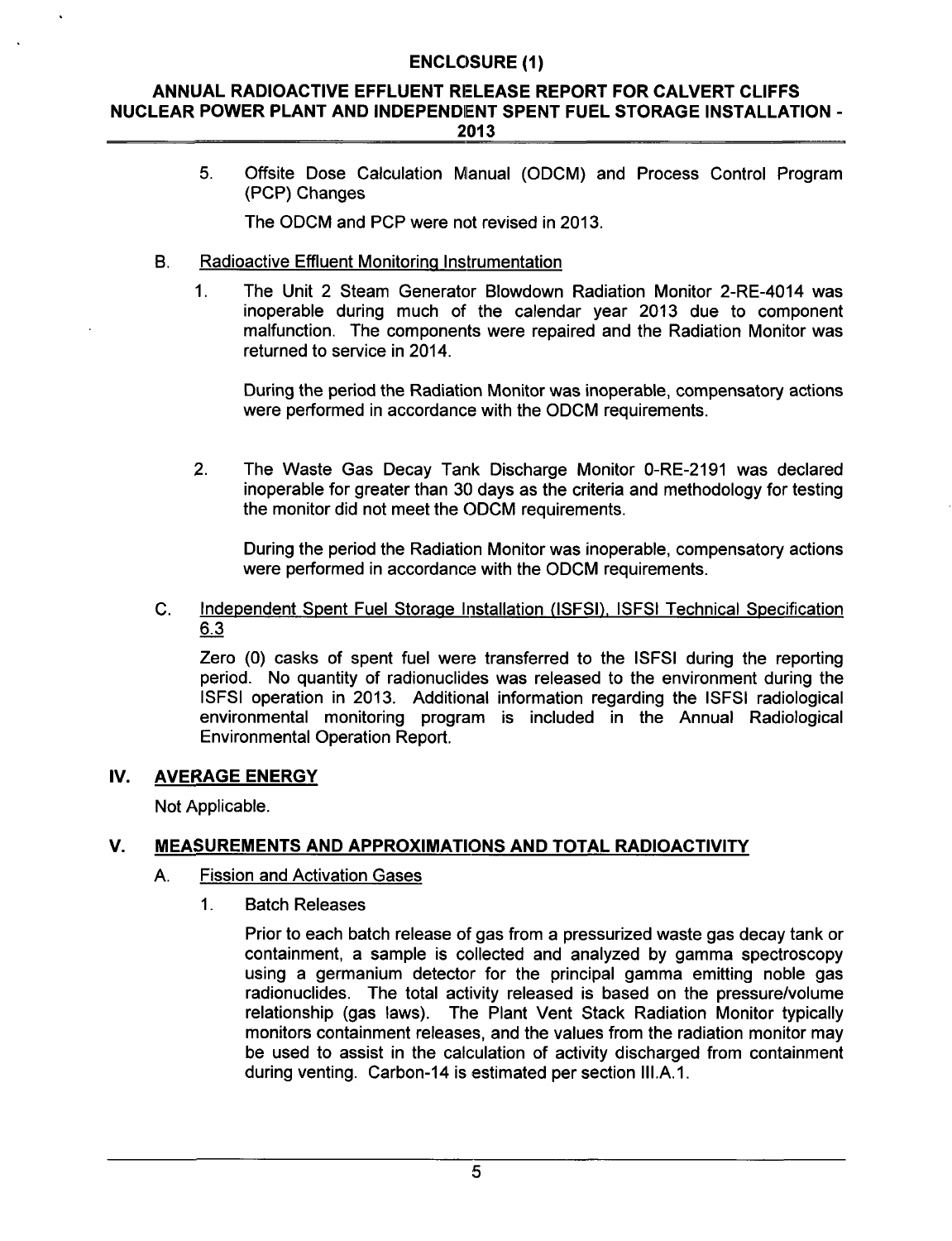#### **ANNUAL** RADIOACTIVE **EFFLUENT RELEASE** REPORT FOR CALVERT **CLIFFS NUCLEAR** POWER **PLANT AND INDEPENDENT SPENT FUEL** STORAGE **INSTALLATION** - **2013**

## 2. Continuous Releases

A gas sample is collected at least weekly from the main vents and analyzed by gamma spectroscopy using a germanium detector for the principal gamma emitting noble gas radionuclides. The total activity released for the week is based on the total sample activity decay corrected to the sample time multiplied by the main vent flow for the week. The Plant Vent Stack Radiation Monitor continuously measures routine plant vent stack releases, per design, and the values from the radiation monitor may be used to assist in the calculation of activity discharged in routine plant vent stack discharges.

During each containment purge, a gas sample is collected and analyzed by gamma spectroscopy using a germanium detector to determine the concentration of principal gamma emitting noble gas radionuclides inside containment. Total activity released during a containment purge is based on continuous radiation monitor responses, grab samples, and purge fan flow rate.

A monthly composite sample is collected from the main vents and analyzed by liquid scintillation for tritium. The total tritium release for the month is based on the sample analysis and the main vent flow.

Carbon-14 is estimated per section III.A.1.

- B. Iodine and Particulates
	- 1. Batch Releases

The total activities of radioiodines and particulates released from pressurized waste gas decay tanks, containment purges, and containment vents are accounted for by the continuous release methodology discussed in section V.B.2.

2. Continuous Releases

During the release of gas from the main vents, samples of iodines and particulates are collected using a charcoal and particulate filter, respectively. The filters are removed weekly (or more often) and are analyzed by gamma spectroscopy using a germanium detector for significant gamma emitting radionuclides. The total activity released for the week is based on the total sample activity decay corrected to the midpoint of the sample period multiplied by the main vent flow for the week. A plate-out correction factor is applied to the results to account for the amount of iodine lost in the sample lines prior to sample collection. The weekly particulate filters are then combined to form monthly and quarterly composites for the gross alpha, strontium-89, and strontium-90 analyses. Iron-55 is analyzed twice per year.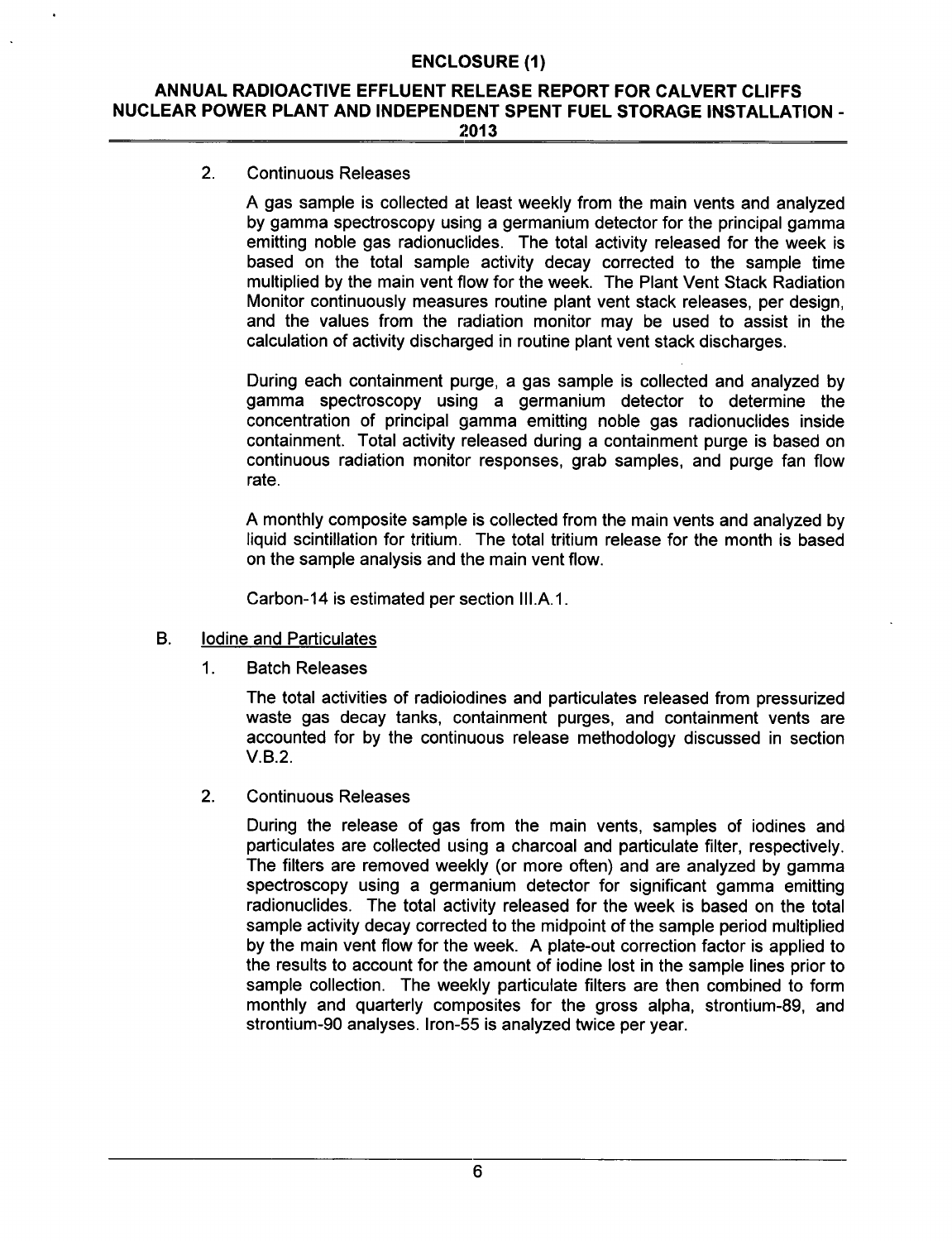#### **ANNUAL** RADIOACTIVE **EFFLUENT RELEASE** REPORT FOR CALVERT **CLIFFS NUCLEAR** POWER **PLANT AND INDEPENDENT SPENT FUEL** STORAGE **INSTALLATION** - **2013**

## C. Liquid Effluents

#### **1.** Batch Releases

Prior to the release of liquid from a waste tank, a sample is collected and analyzed by gamma spectroscopy for the principal gamma emitting radionuclides. To demonstrate compliance with the concentration requirements addressed in Section I.C.1 above, the measured radionuclide concentrations are compared with the allowable MPCs; dilution in the discharge conduit is considered, and an allowable release rate is verified.

The total activity released in each batch is determined by multiplying the volume released by the concentration of each radionuclide. The actual volume released is based on the difference in tank levels prior to and after the release. A proportional composite sample is also withdrawn from each release, and this is used to prepare monthly tritium and gross alpha, iron-55, nickel-63, strontium-89, and strontium-90 samples for analysis are prepared quarterly for offsite analysis.

Batch discharges of secondary (normally uncontaminated) waste streams are also monitored for radioactivity. No activity is normally detected in these secondary waste streams (excluding tritium).

There were no major changes to the liquid radwaste system in calendar year 2013.

2. Continuous Releases

To account for activity from continuous releases, a sampte is collected and analyzed by gamma spectroscopy for the principal gamma emitting radionuclides. The measured radionuclide concentrations are compared with the allowable MPC concentrations in the discharge conduit, and an allowable release rate is verified.

When steam generator blowdown is discharged to the circulating water conduits, it is sampled and gamma isotopic analysis is performed at a minimum once per week. These results are multiplied by the actual quantity of blowdown to determine the total activity released. The weekly sample is also used to prepare monthly composites for tritium analysis.

During the monitoring for primary-to-secondary leakage low levels of tritium have been detected in the Turbine Building sumps. This water is sampled and analyzed for principal gamma emitting radionuclides weekly and composited. The composite sample is analyzed at least monthly for tritium. The results are multiplied by the actual quantity of liquid released to determine the total activity released.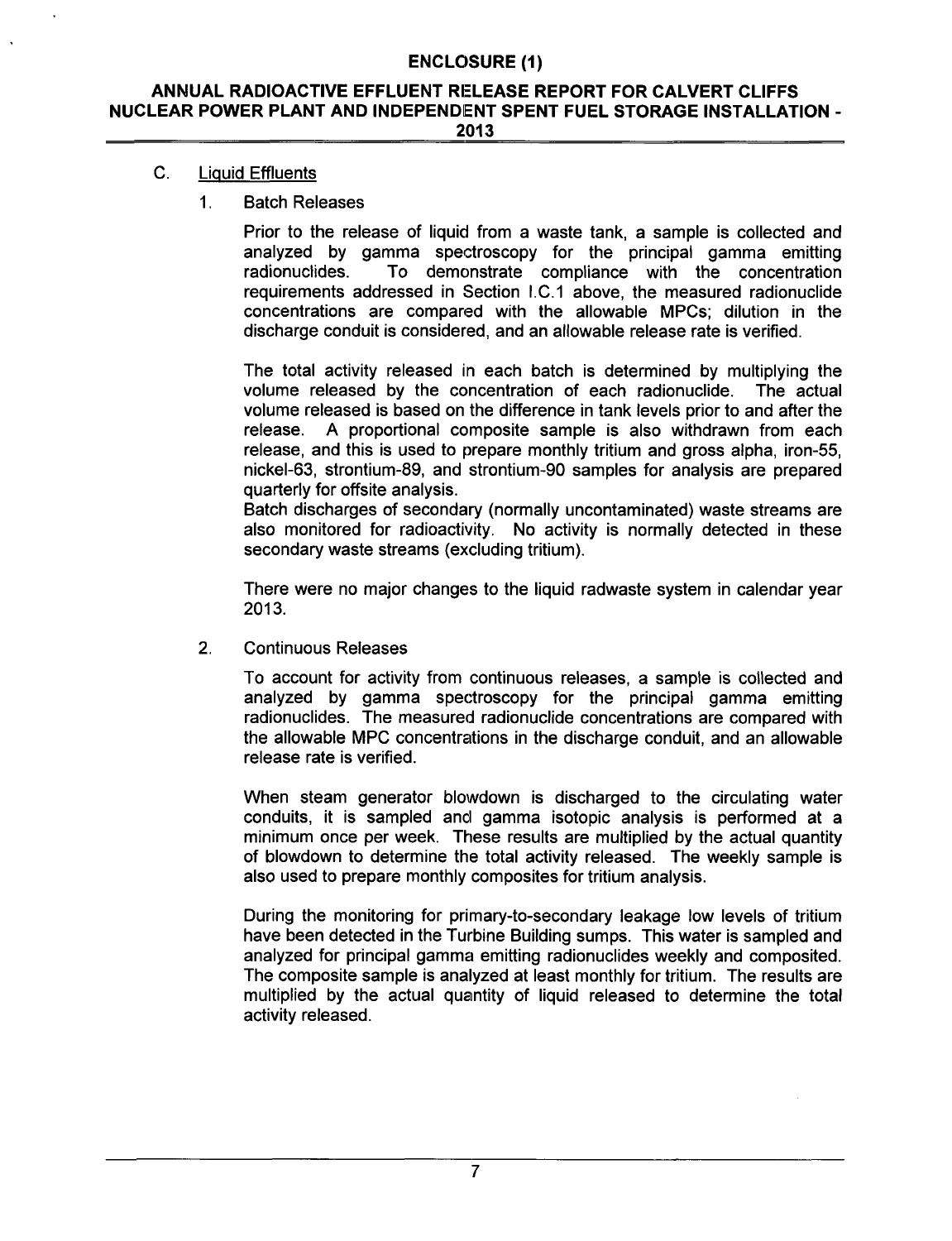#### **ANNUAL** RADIOACTIVE **EFFLUENT RELEASE** REPORT FOR CALVERT **CLIFFS NUCLEAR** POWER **PLANT AND INDEPENDENT SPENT FUEL** STORAGE **INSTALLATION** - **2013**

## D. Estimation of Total Error

Total error for all releases was estimated using, as a minimum, the random counting error associated with typical releases. In addition to this random error, the following systematic errors were also examined:

- 1. Liquid
	- a. Error in volume of liquid released prior to dilution during batch releases.
	- b. Error in volume of liquid released via steam generator blowdown.
	- c. Error in amount of dilution water used during the reporting period.
- 2. Gases
	- a. Error in main vent release flow.<br>b. Error in sample flow rate.
	- Error in sample flow rate.
	- c. Error in containment purge release flow.
	- d. Error in gas decay tank pressure.

Where errors could be estimated they are usually considered additive.

#### E. Reporting and Recordkeepinq for Decommissioning

In accordance with 10 CFR 50.75.g, each licensee shall keep records of information important to the safe and effective decommissioning of the facility in an identified location until the license is terminated by the Commission. If records of relevant information are kept for other purposes, reference to these records and their locations may be used. Information the Commission considers important to decommissioning consists of records of spills or other unusual occurrences involving the spread of contamination in and around the facility, equipment, or site. These records may be limited to instances when significant contamination remains after any cleanup procedures or when there is reasonable likelihood that contaminants may have spread to inaccessible areas as in the case of possible seepage into porous materials such as concrete. These records must include any known information on identification of involved nuclides, quantities, forms, and concentrations.

To assist in the decommissioning, and to provide early and advance detection of any unmonitored releases of radioactive material from the site, groundwater is routinely sampled. These groundwater samples are analyzed for gamma and tritium activity (see Tables below). Sample size and/or count times are adjusted to achieve analytical sensitivities better than the environmental LLDs for gamma emitters (listed in ODCM Table 4.12-1). Established LLD limits for tritium are approximately 350 pCi/I for tritium.

Groundwater samples were collected from nine on-site piezometer tubes throughout 2013. A piezometer tube is a shallow monitoring well which allows access to groundwater at a depth of approximately 40 feet beneath the site. Eight additional wells were installed in 2013 and were included in fourth quarter monitoring. Of the piezometer tubes sampled, only #11 Piezometer Tube showed any plant related activity. This activity was previously identified and evaluated in December of 2005.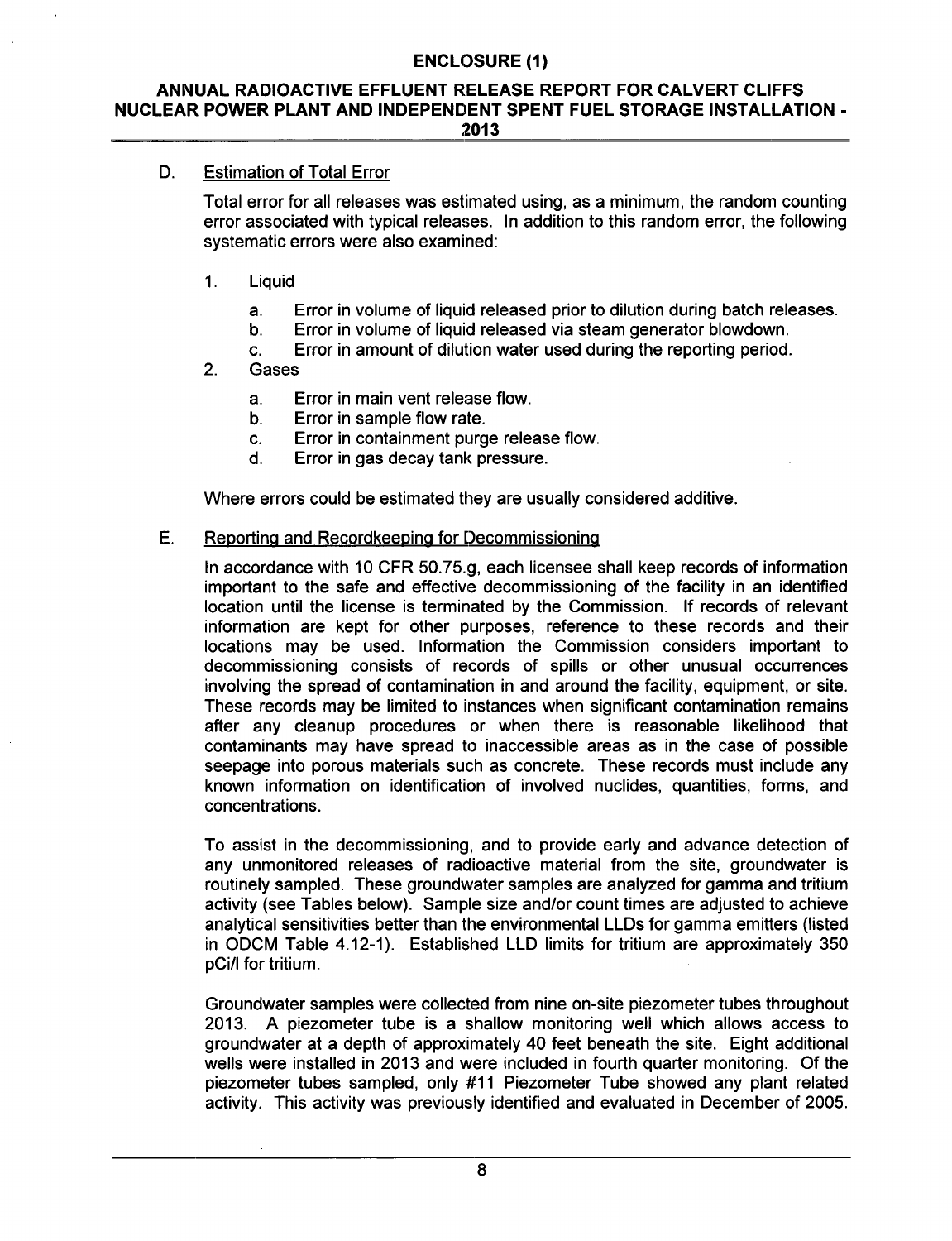### **ANNUAL** RADIOACTIVE **EFFLUENT RELEASE** REPORT FOR CALVERT **CLIFFS NUCLEAR** POWER **PLANT AND INDEPENDENT SPENT FUEL** STORAGE **INSTALLATION** - **2013**

The activity consists of tritium originating from normal radwaste discharges and was previously reported in the Annual Radioactive Effluent Release Reports. The tritium contamination is contained on site. No drinking water has been affected; the groundwater at this location does not impact any drinking water pathway.

The 2013 analysis result for tritium and gamma are shown in the following tables.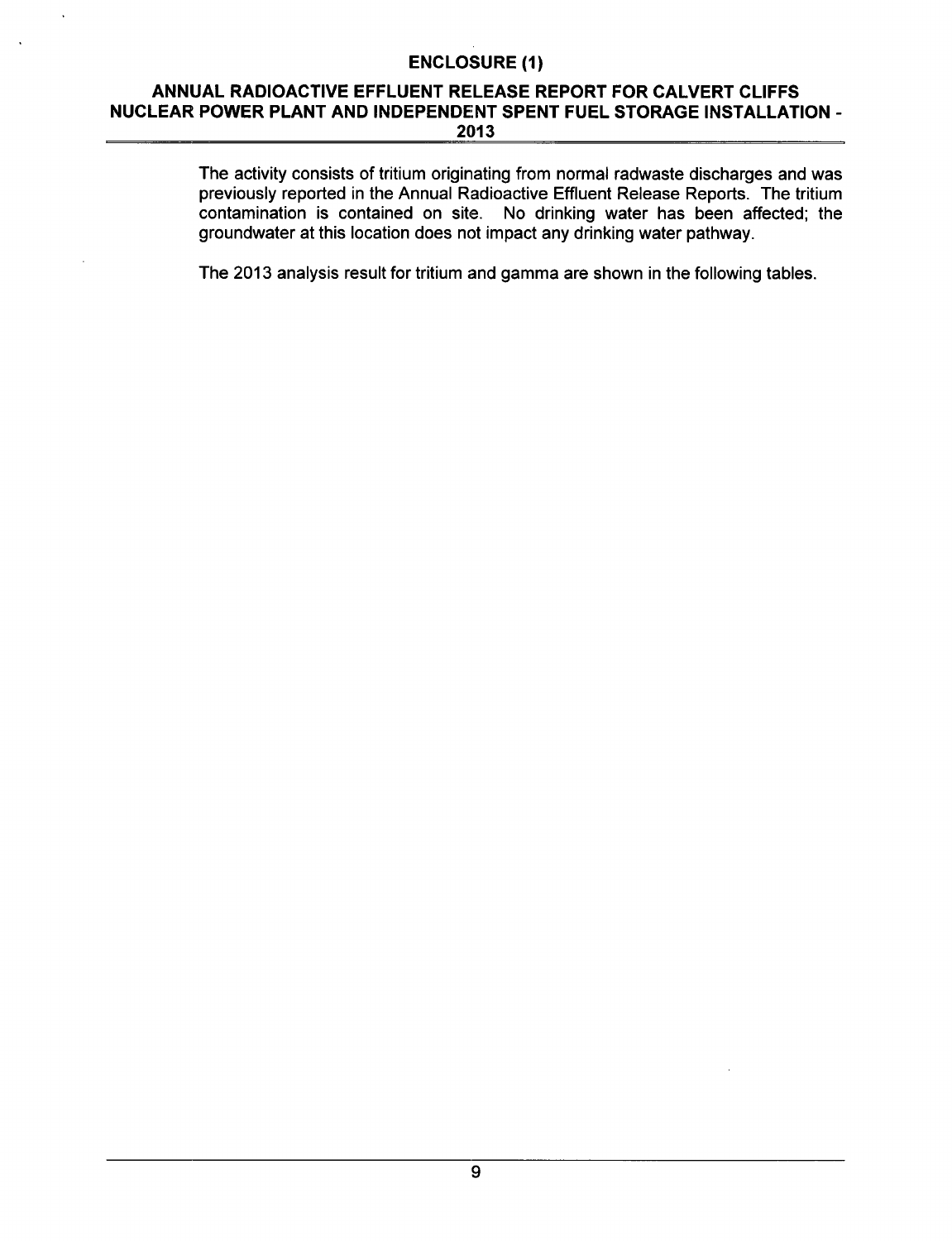## **ANNUAL** RADIOACTIVE **EFFLUENT RELEASE** REPORT FOR CALVERT **CLIFFS NUCLEAR** POWER **PLANT AND INDEPENDENT SPENT FUEL** STORAGE **INSTALLATION** - **2013**

## Concentration of Tritium in Groundwater (Results in units of pCi/L **+/-** 2a)

| Sample<br><b>Date</b> | <b>Piezometer Tube</b>   |                                                |                          |                          |                                                |                          |                                                |                          |                        |                                                   |                                                |                                       |                                   |                                                   |                 |                          |                          |
|-----------------------|--------------------------|------------------------------------------------|--------------------------|--------------------------|------------------------------------------------|--------------------------|------------------------------------------------|--------------------------|------------------------|---------------------------------------------------|------------------------------------------------|---------------------------------------|-----------------------------------|---------------------------------------------------|-----------------|--------------------------|--------------------------|
|                       | 11                       | 12                                             | 13                       | 15                       | 18                                             | 19                       | 20                                             | 21                       | 22                     | 23                                                | 24                                             | 25                                    | 26                                | 27                                                | 28              | 29                       | 30                       |
| 03/02/13              | 464 +/- 197              | $319$                                          | 314                      | $314$                    | $318$                                          | $318$                    | $327$                                          | $327$                    | $\sim$                 | $\overline{\phantom{a}}$                          | $\overline{\phantom{a}}$                       | $\overline{\phantom{a}}$              | $\overline{\phantom{a}}$          | $\overline{\phantom{a}}$                          | --              | $\overline{\phantom{a}}$ | $- -$                    |
| 03/14/13              | $\overline{\phantom{a}}$ | $\hspace{0.1mm}-\hspace{0.1mm}-\hspace{0.1mm}$ | $\hspace{0.5cm}$         | $\hspace{0.05cm}$        | $\overline{\phantom{a}}$                       | $\overline{\phantom{a}}$ | $\hspace{0.1mm}-\hspace{0.1mm}-\hspace{0.1mm}$ | $\qquad \qquad$          | $328$                  | $\qquad \qquad$                                   | $\blacksquare$                                 | $\overline{\phantom{a}}$              | $-$                               | $\sim$                                            | $\sim$ $\sim$   | $\sim$                   | --                       |
| 03/22/13              | $\overline{\phantom{m}}$ | $\hspace{0.1mm}-\hspace{0.1mm}-\hspace{0.1mm}$ | $\overline{\phantom{a}}$ | $\hspace{0.05cm}$        | $\hspace{0.5mm}-\hspace{0.5mm}-\hspace{0.5mm}$ | $\overline{\phantom{a}}$ | $\overline{\phantom{m}}$                       | $\overline{\phantom{a}}$ | $322$                  | $\hspace{0.05cm}-\hspace{0.05cm}-\hspace{0.05cm}$ | $\hspace{0.1mm}-\hspace{0.1mm}-\hspace{0.1mm}$ | $\overline{\phantom{a}}$              | $\sim$                            | $\overline{\phantom{m}}$                          | --              | --                       | $\overline{\phantom{a}}$ |
| 04/21/13              | --                       | $\overline{\phantom{a}}$                       | --                       | $\overline{\phantom{a}}$ | $327$                                          | $327$                    | $332$                                          | $319$                    | $325$                  | $\hspace{0.1mm}-\hspace{0.1mm}-\hspace{0.1mm}$    | $\hspace{0.1mm}-\hspace{0.1mm}-\hspace{0.1mm}$ | $\overline{\phantom{a}}$              | $\hspace{0.05cm}$                 | $\overline{\phantom{a}}$                          | --              | --                       | --                       |
| 06/25/13              | $952 + 211$              | $336$                                          | $336$                    | $332$                    | $\overline{\phantom{m}}$                       | $\qquad \qquad$          | $\overline{\phantom{a}}$                       | --                       | $\sim$                 | $\sim$                                            | $-\!$                                          | $\overline{\phantom{a}}$              | $\hspace{0.05cm}-\hspace{0.05cm}$ | $\hspace{0.05cm}-\hspace{0.05cm}-\hspace{0.05cm}$ | $-$             | $\overline{\phantom{a}}$ | $\overline{\phantom{m}}$ |
| 08/05/13              | 1030 +/- 209             | $342$                                          | $342$                    | $332$                    | $332$                                          | $332$                    | $332$                                          | $340$                    | $340$                  | --                                                | $\overline{\phantom{a}}$                       | $\overline{\phantom{m}}$              | --                                | $\sim$                                            | --              | $\sim$ $\sim$            | $- -$                    |
| 11/10/13              | 1280 +/- 202             | $314$                                          | $313$                    | $313$                    | $315$                                          | $315$                    | $321$                                          | $321$                    | 317                    | $\overline{\phantom{a}}$                          | $\overline{\phantom{m}}$                       | $\hspace{0.05cm}$ – $\hspace{0.05cm}$ | --                                | $\sim$                                            | $\qquad \qquad$ | $\sim$ $\sim$            | --                       |
| 12/7/13               | $\sim$                   | -                                              | --                       | $- -$                    | $\overline{\phantom{a}}$                       | --                       | $\overline{\phantom{a}}$                       | --                       | $\sim$                 | $305$                                             | $\overline{\phantom{a}}$                       | $306$                                 | $307$                             | $305$                                             | $307$           | $306$                    | $304$                    |
| 12/24/13              | $\overline{\phantom{a}}$ | $\overline{\phantom{m}}$                       | $\sim$                   | --                       | $\overline{\phantom{a}}$                       | --                       | $\sim$                                         | --                       | $\qquad \qquad \cdots$ | $\overline{\phantom{a}}$                          | $313$                                          | $\overline{\phantom{a}}$              | $- -$                             | $\overline{\phantom{m}}$                          | --              | $\sim$                   | --                       |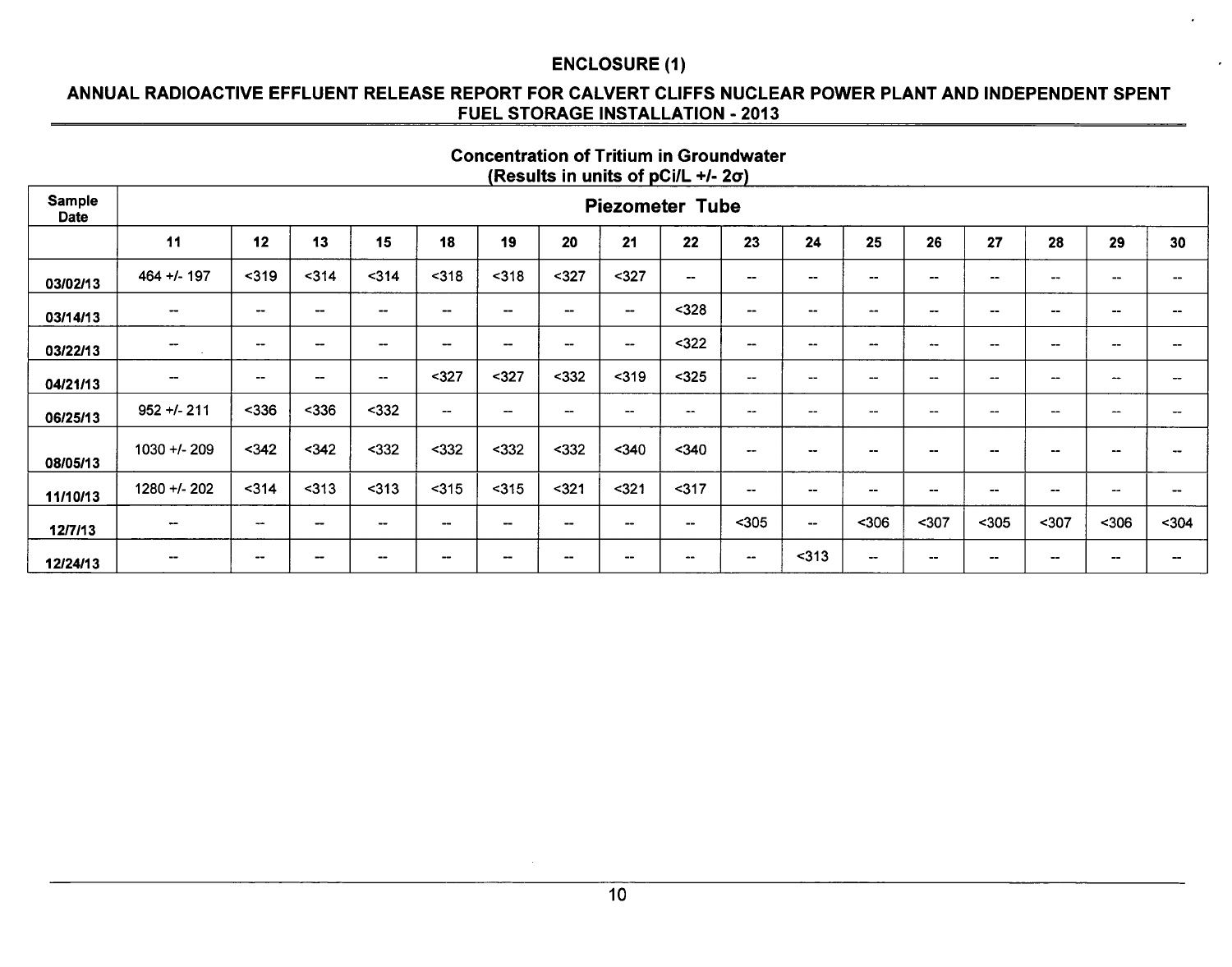## ANNUAL RADIOACTIVE EFFLUENT RELEASE REPORT FOR CALVERT CLIFFS NUCLEAR POWER PLANT AND INDEPENDENT SPENT FUEL STORAGE INSTALLATION - 2013

#### Gross Concentration of Gamma Emitters (Results in units of pCi/L *+1-* 20)

| <b>Sample Date</b> |                                                | <b>Piezometer Tube</b> |                          |           |                          |               |              |                          |                                                |                          |                        |                          |                                                   |                          |                          |                          |           |
|--------------------|------------------------------------------------|------------------------|--------------------------|-----------|--------------------------|---------------|--------------|--------------------------|------------------------------------------------|--------------------------|------------------------|--------------------------|---------------------------------------------------|--------------------------|--------------------------|--------------------------|-----------|
|                    | 11                                             | 12                     | 13                       | 15        | 18                       | 19            | 20           | 21                       | 22                                             | 23                       | 24                     | 25                       | 26                                                | 27                       | 28                       | 29                       | 30        |
| 03/02/13           | $\star$                                        | $\star$                |                          | $\bullet$ | $\star$                  | $\bullet$     |              | $\cdot$                  | $\bullet$                                      | $\sim$                   | $\qquad \qquad$        | $\sim$ $\sim$            | $\overline{\phantom{a}}$                          | $\qquad \qquad$          | $\sim$                   | $\sim$                   | $-$       |
| 04/21/13           | $\sim$                                         | $\sim$                 | $\overline{\phantom{a}}$ | $\sim$    | $\mathbf{r}$             | $\cdot$       |              | $\cdot$                  | $\bullet$                                      | $\overline{\phantom{a}}$ | $\hspace{0.5cm}$       | $\overline{\phantom{m}}$ | $\qquad \qquad$                                   | $\sim$                   | $\overline{\phantom{a}}$ | $\sim$                   | --        |
| 06/25/13           | $\bullet$                                      | $\cdot$                | $\mathbf{r}$             | $\bullet$ | $\sim$                   | $-$           | $\mathbf{m}$ | $-$                      | $\hspace{0.1mm}-\hspace{0.1mm}-\hspace{0.1mm}$ | $\qquad \qquad \cdots$   | $\mathbf{m}$           | $- -$                    | $\hspace{0.05cm}-\hspace{0.05cm}-\hspace{0.05cm}$ | $\overline{\phantom{m}}$ | $\qquad \qquad \cdots$   | $\sim$                   | --        |
| 08/05/13           | $\star$                                        | $\star$                | $\star$                  | $\star$   | $\bullet$                | $\star$       | -4           | $\star$                  | $\bullet$                                      | $\sim$                   | $\sim$                 | $\sim$                   | $\sim$                                            | $\sim$                   | $\sim$                   | --                       | --        |
| 11/10/13           | $\star$                                        | $\bullet$              |                          | $\bullet$ | $\star$                  | $\bullet$     |              | - 6                      | $\bullet$                                      | $-$                      | $\qquad \qquad \cdots$ | $-$                      | $\overline{\phantom{m}}$                          | $- -$                    | $- -$                    | $\sim$                   | --        |
| 12/7/13            | $\overline{\phantom{a}}$                       | $\sim$                 | $\sim$                   | $\sim$    | and an                   | $- -$         | $- -$        | $\overline{\phantom{a}}$ | $\overline{\phantom{m}}$                       | <b>A</b>                 | $\sim$                 | -                        |                                                   |                          | $\star$                  | $\overline{\phantom{a}}$ | $\bullet$ |
| 12/24/13           | $\hspace{0.1mm}-\hspace{0.1mm}-\hspace{0.1mm}$ | $\sim$                 | $- -$                    | --        | $\overline{\phantom{m}}$ | $\sim$ $\sim$ | $- -$        | $\overline{\phantom{m}}$ | $\overline{\phantom{m}}$                       | $\sim$                   | ÷                      | $\sim$                   | $- -$                                             | $- -$                    | $\sim$                   |                          | --        |

**\*All** Non-Natural Gamma Emitters < MDA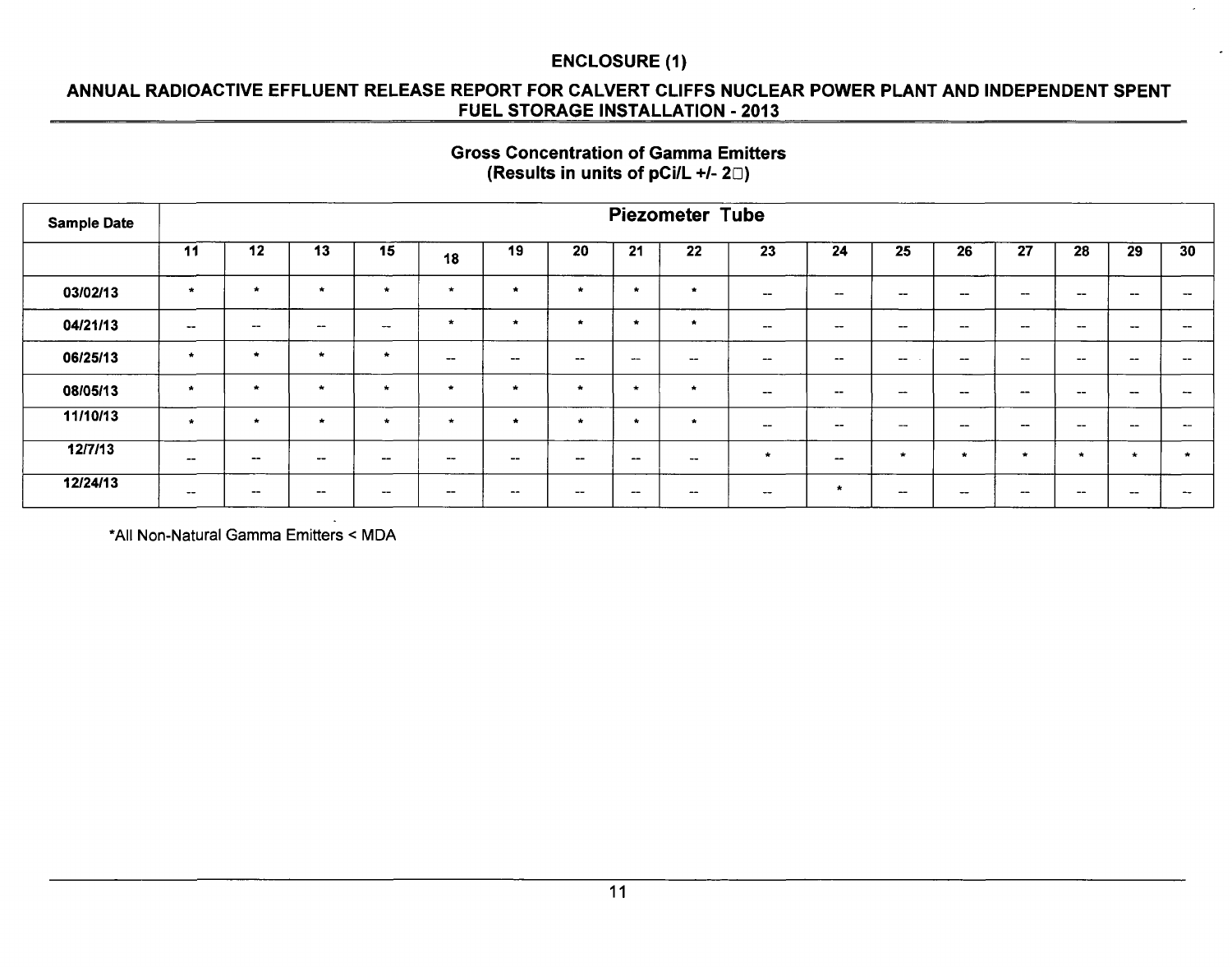#### **ANNUAL** RADIOACTIVE **EFFLUENT RELEASE** REPORT FOR CALVERT **CLIFFS NUCLEAR** POWER **PLANT AND INDEPENDENT SPENT FUEL** STORAGE **INSTALLATION** - **2013**

## **VI.** BATCH **RELEASES**

 $\bar{\mathbf{v}}$ 

|    |                                                                                                                                          |                       |                       | 2013                  |                       |
|----|------------------------------------------------------------------------------------------------------------------------------------------|-----------------------|-----------------------|-----------------------|-----------------------|
|    |                                                                                                                                          | 1ST<br><b>QUARTER</b> | 2ND<br><b>QUARTER</b> | 3RD<br><b>QUARTER</b> | 4TH<br><b>QUARTER</b> |
| А. | <b>Liguid</b>                                                                                                                            |                       |                       |                       |                       |
|    | 1. Number of batch releases                                                                                                              | 16                    | 13                    | 12                    | 10                    |
|    | 2. Total time period for batch<br>releases (min)                                                                                         | $6.33E + 03$          | 4.55E+03              | $4.82E + 03$          | $6.11E + 03$          |
|    | 3. Maximum time period for<br>a batch release (min)                                                                                      | $6.55E + 02$          | 6.09E+02              | 7.10E+02              | 7.17E+02              |
|    | 4. Average time period for<br>batch releases (min)                                                                                       | $3.96E + 02$          | 3.50E+02              | 4.02E+02              | $6.11E + 02$          |
|    | 5. Minimum time period for a<br>batch release (min)                                                                                      | 2.00E+01              | 2.00E+01              | 1.80E+01              | 5.31E+02              |
|    | 6. Average<br>stream<br>flow<br>during periods of effluent<br>flowing<br>into<br>a<br>stream<br>(liters/min)<br>dilution<br>0f<br>water) | $4.45E + 06$          | 4.60E+06              | 4.57E+06              | 4.59E+06              |

#### B. Gaseous

 $\sim$ 

| 1. Number of batch releases                         | 1ST<br><b>QUARTER</b><br>24 | 2ND<br><b>QUARTER</b><br>24 | 3RD<br><b>QUARTER</b><br>26 | 4TH<br><b>QUARTER</b><br>18 |
|-----------------------------------------------------|-----------------------------|-----------------------------|-----------------------------|-----------------------------|
| 2. Total time period for batch<br>releases (min)    | 1.03E+04                    | $9.45E + 03$                | 8.44E+03                    | $6.45E + 03$                |
| 3. Maximum time period for<br>a batch release (min) | 2.36E+03                    | $1.44F + 0.3$               | 7.45E+02                    | $5.08E + 02$                |
| 4. Average time period for<br>batch release (min)   | 4.29E+02                    | $3.94E + 02$                | 3.25E+02                    | $3.58E + 02$                |
| 5. Minimum time period for a<br>batch release (min) | 4.70E+01                    | $4.00E + 00$                | 2.00E+00                    | $1.52E + 02$                |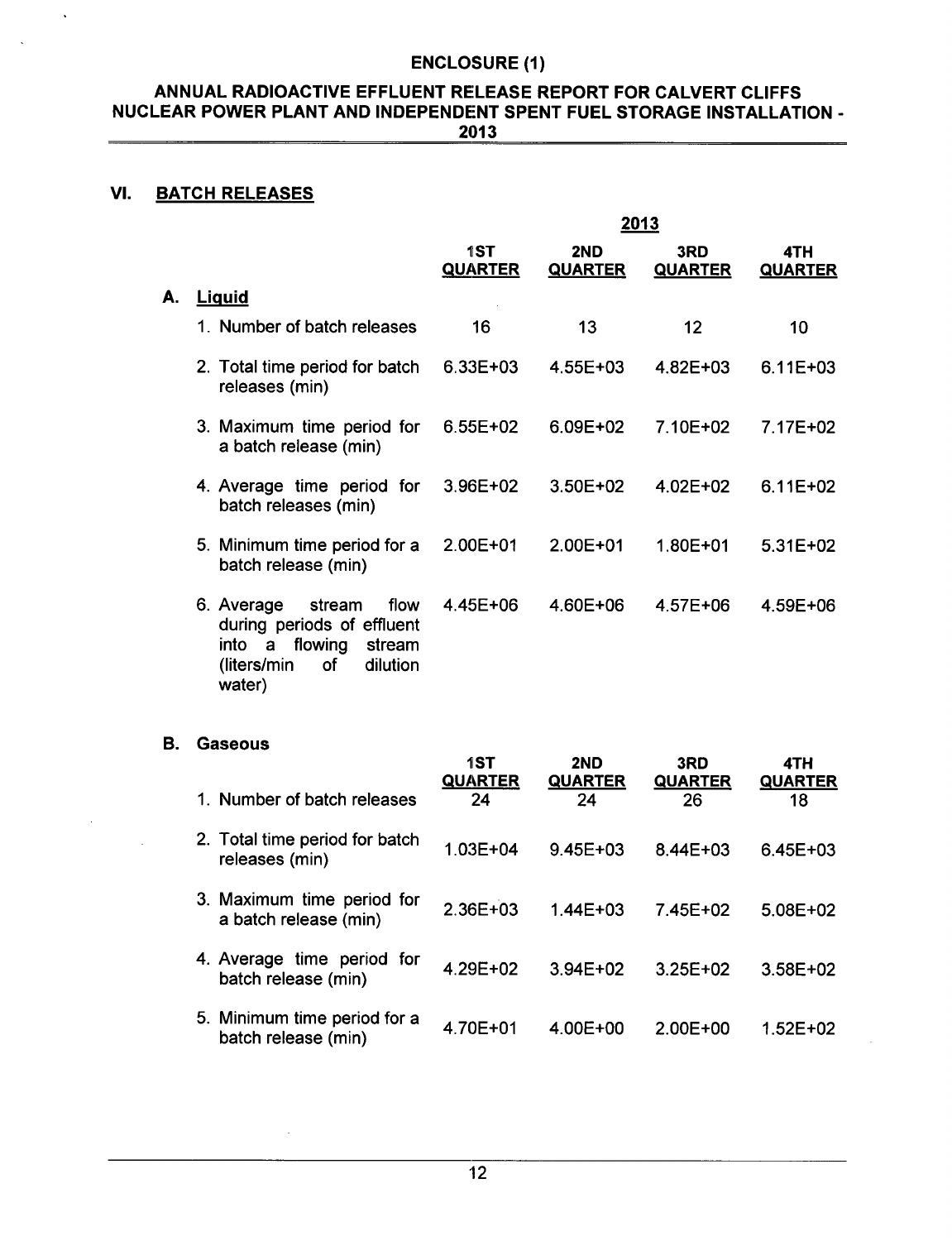#### ANNUAL RADIOACTIVE EFFLUENT RELEASE REPORT FOR CALVERT CLIFFS NUCLEAR POWER PLANT AND INDEPENDENT SPENT FUEL STORAGE INSTALLATION - 2013

## VII. ABNORMAL RELEASES

 $\ddot{\phantom{a}}$ 

|    |                                              |                       | 2013                  |                       |                       |  |  |  |  |  |  |
|----|----------------------------------------------|-----------------------|-----------------------|-----------------------|-----------------------|--|--|--|--|--|--|
| А. | <b>Liguid</b>                                | 1ST<br><b>QUARTER</b> | 2ND<br><b>QUARTER</b> | 3RD<br><b>QUARTER</b> | 4TH<br><b>QUARTER</b> |  |  |  |  |  |  |
|    | 1. Number of releases                        | $-0-$                 | $-0-$                 | $-0-$                 | $-0-$                 |  |  |  |  |  |  |
|    | 2. Total activity<br>released<br>(Curies)    | $-0-$                 | $-0-$                 | $-0-$                 | $-0-$                 |  |  |  |  |  |  |
| В. | <b>Gaseous</b>                               |                       |                       |                       |                       |  |  |  |  |  |  |
|    | 1. Number of releases                        | $-0-$                 | $-0-$                 | $-0-$                 | $-0-$                 |  |  |  |  |  |  |
|    | activity<br>2. Total<br>releases<br>(Curies) | - 0 -                 | - 0 -                 | - 0 -                 | - 0 -                 |  |  |  |  |  |  |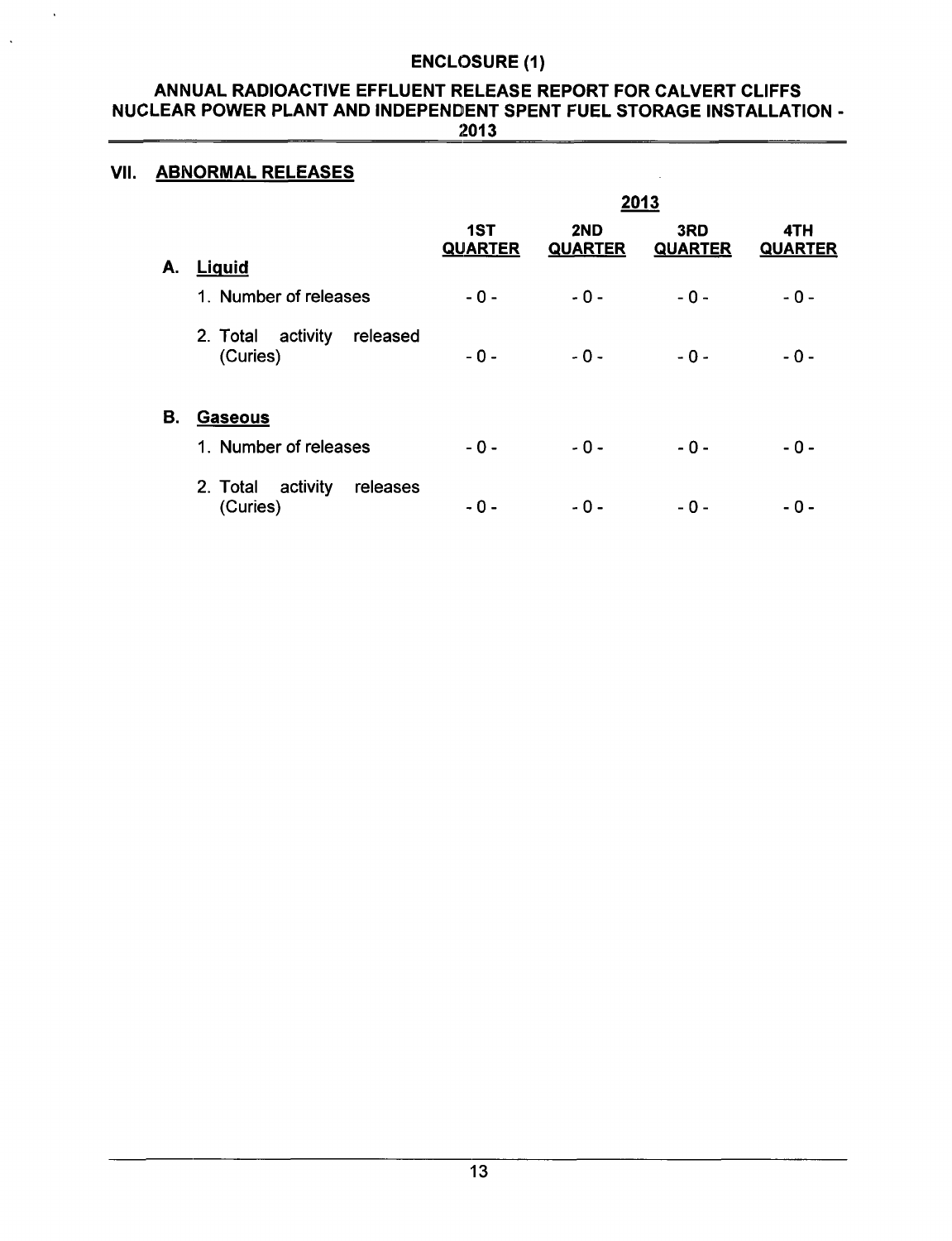$\overline{\phantom{a}}$ 

## **ANNUAL EFFLUENT AND** WASTE **DISPOSAL** REPORT FOR CALVERT **CLIFFS NUCLEAR** POWER **PLANT AND INDEPENDENT SPENT FUEL** STORAGE **INSTALLATION** - **2013**

|    | <u>UAULUUU LIII LULINIU "UUINIIIA IIUN UI ALLINLLAULU</u> |                                           |                 |                |                |                |                |                   |  |  |  |  |  |
|----|-----------------------------------------------------------|-------------------------------------------|-----------------|----------------|----------------|----------------|----------------|-------------------|--|--|--|--|--|
|    |                                                           |                                           |                 | 1ST            | 2ND            | 3RD            | 4TH            | <b>EST. TOTAL</b> |  |  |  |  |  |
| А. |                                                           | <b>FISSION AND ACTIVATION GASES</b>       | <b>UNITS</b>    | <b>QUARTER</b> | <b>QUARTER</b> | <b>QUARTER</b> | <b>QUARTER</b> | ERROR, %          |  |  |  |  |  |
|    | 1.                                                        | <b>Total Release</b>                      | Ci              | $5.83E + 01$   | 2.99E+00       | 5.67E+00       | 1.47E+00       | $±1.20E+01$       |  |  |  |  |  |
|    | 2.                                                        | Average release rate for period           | µCi/sec         |                |                |                |                |                   |  |  |  |  |  |
|    |                                                           |                                           |                 |                |                |                |                |                   |  |  |  |  |  |
|    |                                                           |                                           |                 | 7.39E+00       | 3.80E-01       | 7.19E-01       | 1.87E-01       |                   |  |  |  |  |  |
|    | 3 <sub>1</sub>                                            | Percent of ODCM limit (1)                 | $\overline{\%}$ | 1.57E-02       | $2.35E-03$     | 4.63E-03       | $3.13E-03$     |                   |  |  |  |  |  |
|    | $\boldsymbol{4}$ .                                        | Percent of ODCM limit (2)                 | $\overline{\%}$ | 8.20E-02       | 7.98E-02       | 1.93E-05       | 7.08E-03       |                   |  |  |  |  |  |
|    | 5.                                                        | Percent of ODCM limit (3)                 | $\frac{9}{6}$   | 5.44E-03       | 5.88E-04       | 9.40E-04       | 8.58E-04       |                   |  |  |  |  |  |
|    | 6.                                                        | Percent of ODCM limit (4)                 | $\sqrt{2}$      | 2.77E-03       | 3.03E-03       | 3.43E-03       | 3.76E-03       |                   |  |  |  |  |  |
|    | 7.                                                        | Percent of ODCM limit (5)                 | %               | 1.84E-02       | 2.23E-03       | 4.33E-03       | 1.00E-03       |                   |  |  |  |  |  |
|    | 8.                                                        | Percent of ODCM limit (6)                 | $\overline{\%}$ | 9.21E-03       | 1.03E-02       | 1.24E-02       | 1.29E-02       |                   |  |  |  |  |  |
| В. |                                                           | <b>IODINES</b>                            |                 |                |                |                |                |                   |  |  |  |  |  |
|    | 1.                                                        | Total Iodine - 131                        | Ci              | 7.90E-04       | 2.56E-05       | 3.30E-05       | 2.81E-05       | $±6.50E+00$       |  |  |  |  |  |
|    | 2.                                                        | Average release rate for period           | µCi/sec         | 1.00E-04       | 3.25E-06       | 4.18E-06       | 3.57E-06       |                   |  |  |  |  |  |
|    | $\overline{3}$ .                                          | Percent of ODCM limit (7)                 | $\overline{\%}$ | 7.73E-03       | 2.39E-03       | 3.89E-03       | 3.23E-03       |                   |  |  |  |  |  |
|    | 4.                                                        | Percent of ODCM limit (8)                 | $\overline{\%}$ | 1.19E-01       | 4.57E-03       | 7.39E-03       | 5.58E-03       |                   |  |  |  |  |  |
|    | 5.                                                        | Percent of ODCM limit (9)                 | $\overline{\%}$ | 5.95E-02       | 7.43E-02       | 7.89E-02       | 8.07E-02       |                   |  |  |  |  |  |
| C. |                                                           | <b>PARTICULATES</b>                       |                 |                |                |                |                |                   |  |  |  |  |  |
|    | 1.                                                        | Particulates with half lives greater than |                 |                |                |                |                |                   |  |  |  |  |  |
|    |                                                           | 8 days                                    | Ci              | $3.09 - 06$    | (10)           | (10)           | (10)           | $±1.20E+01$       |  |  |  |  |  |
|    | $\overline{2}$ .                                          | Average release rate for period           | µCi/sec         | 3.92E-07       | (10)           | (10)           | (10)           |                   |  |  |  |  |  |
|    | $\overline{3}$ .                                          | Percent of ODCM limit (7)                 | $\overline{\%}$ | 9.59E-02       | (10)           | (10)           | (10)           |                   |  |  |  |  |  |
|    | 4.                                                        | Percent of ODCM limit (8)                 | %               | 1.19E-01       | (10)           | (10)           | (10)           |                   |  |  |  |  |  |
|    | 5.                                                        | Percent of ODCM limit (9)                 | $\overline{\%}$ | 5.95E-02       | (10)           | (10)           | (10)           |                   |  |  |  |  |  |
| D. |                                                           | <b>TRITIUM</b>                            |                 |                |                |                |                |                   |  |  |  |  |  |
|    | 1.                                                        | <b>Total Release</b>                      | Ci              | 2.25E+00       | $2.57E+00$     | 3.62E+00       | 2.50E+00       | $±1.32E+01$       |  |  |  |  |  |
|    | 2.                                                        | Average release rate for period           | uCi/sec         | 2.85E-01       | 3.26E-01       | 4.59E-01       | 3.18E-01       |                   |  |  |  |  |  |
| D. |                                                           | <b>GROSS ALPHA</b>                        |                 |                |                |                |                |                   |  |  |  |  |  |
|    | $\mathbf{1}$ .                                            | <b>Total Release</b>                      | $\overline{Ci}$ | 3.83E-07       | (10)           | (10)           | 9.55E-07       | $±2.50E+01$       |  |  |  |  |  |
|    | 2.                                                        | Average release rate for period           | µCi/sec         | 4.86E-08       | (10)           | (10)           | 1.21E-07       |                   |  |  |  |  |  |

## TABLE **JA** - REG **GUIDE** 1.21 **GASEOUS EFFLUENTS** - **SUMMATION** OF **ALL RELEASES**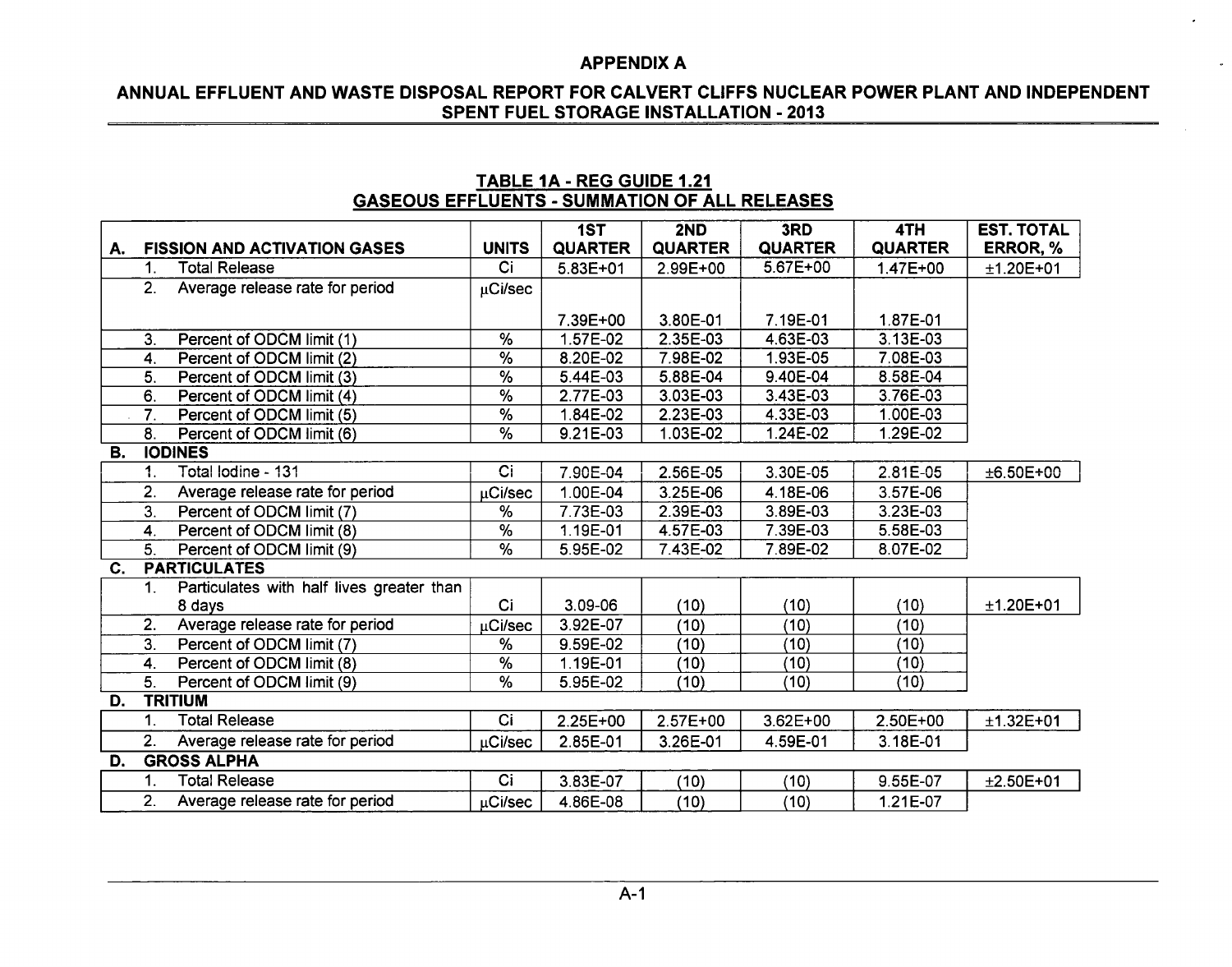## **ANNUAL EFFLUENT AND** WASTE **DISPOSAL** REPORT FOR CALVERT **CLIFFS NUCLEAR** POWER **PLANT AND INDEPENDENT SPENT FUEL** STORAGE **INSTALLATION** - **2013**

## TABLE **1A** - REG **GUIDE** 1.21 **GASEOUS EFFLUENTS** - **SUMMATION** OF **ALL RELEASES**

## **NOTES** TO TABLE **1A**

- (1) Percent of I.A.1 whole body dose rate limit (500 mrem/year)
- (2) Percent of I.A.1 skin dose rate limit (3000 mrem/year)
- (3) Percent of I.A.3 quarterly gamma-air dose limit (10 mRad)
- (4) Percent of I.A.3 yearly gamma-air dose limit (20 mRad)
- (5) Percent of I.A.3 quarterly beta-air dose limit (20 mRad)
- (6) Percent of I.A.3 yearly beta-air dose limit (40 mRad)
- (7) Percent of organ dose rate limit (1500 mrem/year)
- (8) Percent of I.B.3 quarterly organ dose limit (15 mrem)
- (9) Percent of I.B.3 yearly organ dose limit (30 mrem)

 $\epsilon$ 

(10) Less than minimum detectable activity which meets the lower limit of detection (LLD) requirements of ODCM Surveillance Requirement 4.11.2.1.2.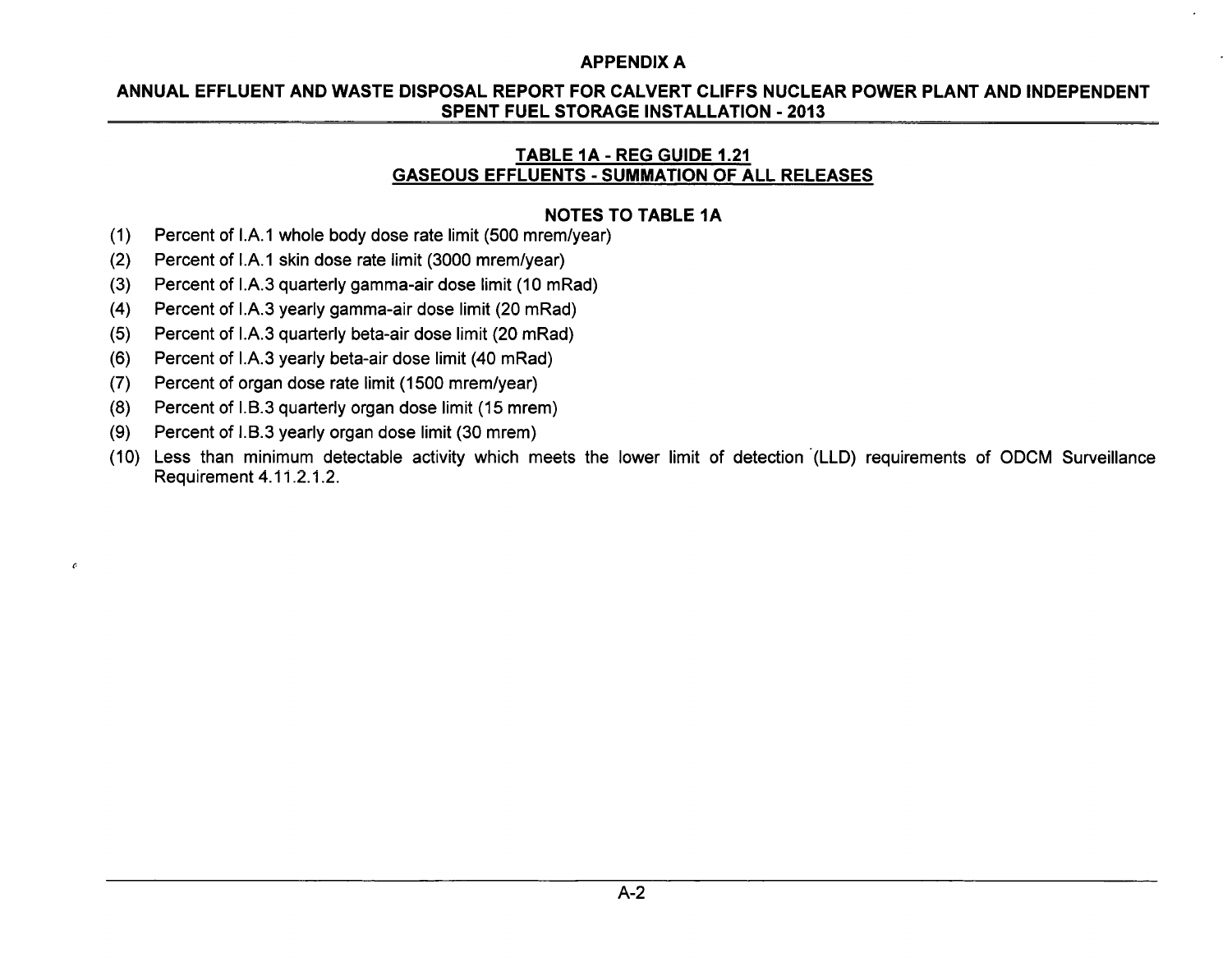$\sim$ 

 $\cdot$ 

## **ANNUAL EFFLUENT AND** WASTE **DISPOSAL** REPORT FOR CALVERT **CLIFFS NUCLEAR** POWER **PLANT AND INDEPENDENT SPENT FUEL** STORAGE **INSTALLATION** - **2013**

|              | TABLE 1C - REG GUIDE 1.21 |                                             |                  |                  |                                                  |                        |                  |                  |                  |                       |                  |  |  |
|--------------|---------------------------|---------------------------------------------|------------------|------------------|--------------------------------------------------|------------------------|------------------|------------------|------------------|-----------------------|------------------|--|--|
|              |                           |                                             |                  |                  | <b>GASEOUS EFFLUENTS - GROUND LEVEL RELEASES</b> |                        |                  |                  |                  |                       |                  |  |  |
|              |                           |                                             |                  |                  |                                                  | <b>CONTINUOUS MODE</b> |                  |                  |                  | <b>BATCH MODE</b>     |                  |  |  |
|              |                           |                                             |                  | 1ST              | 2ND                                              | 3RD                    | 4TH              | $\overline{1ST}$ | 2ND              | 3RD                   | 4TH              |  |  |
|              |                           |                                             | <b>UNITS</b>     | <b>QUARTER</b>   | <b>QUARTER</b>                                   | <b>QUARTER</b>         | <b>QUARTER</b>   | <b>QUARTER</b>   | <b>QUARTER</b>   | <b>QUARTER</b>        | <b>QUARTER</b>   |  |  |
| $\mathbf 1$  |                           | <b>FISSION AND ACTIVATION GASES</b>         |                  |                  |                                                  |                        |                  |                  |                  |                       |                  |  |  |
|              |                           |                                             |                  |                  |                                                  |                        |                  |                  |                  |                       |                  |  |  |
|              | Argon                     | $-41$                                       | $\overline{C}$   | $\overline{(2)}$ | (2)                                              | $\overline{(2)}$       | $\overline{(2)}$ | 2.63E-02         | 3.39E-02         | 2.48E-02              | 2.41E-02         |  |  |
|              | Krypton                   | $-85$                                       | Ci               | $2.43E + 01$     | (2)                                              | 1.33E-01               | (2)              | 6.49E+00         | $2.85E+00$       | 4.71E+00              | 7.26E-01         |  |  |
|              | Krypton                   | $-85m$                                      | $\overline{Ci}$  | (2)              | (2)                                              | $\overline{(2)}$       | $\overline{(2)}$ | (2)              | 5.79E-06         | 1.06E-05              | (2)              |  |  |
|              | Krypton                   | $-87$                                       | $\overline{C}$ i | $\overline{(2)}$ | $\overline{(2)}$                                 | $\overline{(2)}$       | $\overline{(2)}$ | $\overline{(2)}$ | 2.75E-05         | (2)                   | $\overline{(2)}$ |  |  |
|              | Krypton                   | $-\frac{88}{3}$                             | $\overline{Ci}$  | $\overline{(2)}$ | $\overline{(2)}$                                 | $\overline{(2)}$       | (2)              | (2)              | (2)              | $\overline{(2)}$      | $\overline{(2)}$ |  |  |
|              | Xenon                     | $-131m$                                     | $\overline{C}$ i | $\overline{(2)}$ | $\overline{(2)}$                                 | $\overline{(2)}$       | $\overline{(2)}$ | $7.57E-03$       | $\overline{(2)}$ | $2.\overline{24E-04}$ | $\overline{(2)}$ |  |  |
|              | Xenon                     | $-133$                                      | $\overline{C}$ i | $2.62E+01$       | $\overline{(2)}$                                 | 4.92E-01               | 2.96E-01         | 1.35E-01         | $1.34E-02$       | 4.56E-02              | 4.10E-02         |  |  |
|              | Xenon                     | $-133m$                                     | Ĉi               | 1.30E-01         | $\overline{(2)}$                                 | (2)                    | (2)              | 8.13E-05         | (2)              | (2)                   | (2)              |  |  |
|              | Xenon                     | $-135$                                      | $\overline{C}$   | $9.39E-01$       | 9.65E-02                                         | 2.60E-01               | 3.85E-01         | 1.80E-04         | 4.02E-04         | 7.43E-04              | $3.32E-04$       |  |  |
|              | Xenon                     | $-135m$                                     | $\overline{Ci}$  | (2)              | (2)                                              | (2)                    | (2)              | (2)              | (2)              | (2)                   | (2)              |  |  |
|              | Xenon                     | $-138$                                      | $\overline{Ci}$  | $\overline{(2)}$ | (2)                                              | (2)                    | (2)              | (2)              | (2)              | (2)                   | $\overline{(2)}$ |  |  |
|              | <b>Total for Period</b>   |                                             | $\overline{Ci}$  | $5.16 + 01$      | 9.65E-02                                         | 8.85E-01               | 6.81E-01         | 6.66E+00         | 2.90E+00         | 4.78E+00              | 7.92E-01         |  |  |
| $2^{\circ}$  | <b>IODINES</b>            |                                             |                  |                  |                                                  |                        |                  |                  |                  |                       |                  |  |  |
|              |                           |                                             |                  |                  |                                                  |                        |                  |                  |                  |                       |                  |  |  |
|              | lodine                    | $-131$                                      | $\overline{Ci}$  | 7.90E-04         | 2.56E-05                                         | 3.30E-05               | 2.81E-05         | $\overline{(1)}$ | $\overline{(1)}$ | $\overline{(1)}$      | (1)              |  |  |
|              | Iodine                    | $-132$                                      | $\overline{C}$   | (2)              | (2)                                              | (2)                    | (2)              | $\overline{(1)}$ | $\overline{(1)}$ | $\overline{(1)}$      | $\overline{(1)}$ |  |  |
|              | lodine                    | $-133$                                      | $\overline{Ci}$  | 1.92E-04         | 4.62E-05                                         | 4.21E-04               | 2.89E-04         | (1)              | $\overline{(1)}$ | (1)                   | $\overline{(1)}$ |  |  |
|              | lodine                    | $-135$                                      | $\overline{Ci}$  | (2)              | (2)                                              | (2)                    | (2)              | (1)              | (1)              | (1)                   | (1)              |  |  |
|              | <b>Total for Period</b>   |                                             | Ci               | 9.82E-04         | 7.18E-05                                         | 4.54E-04               | 3.17E-04         | (1)              | $\overline{(1)}$ | $\overline{(1)}$      | (1)              |  |  |
| $\mathbf{3}$ |                           | <b>PARTICULATES (half life &gt; 8 days)</b> |                  |                  |                                                  |                        |                  |                  |                  |                       |                  |  |  |
|              |                           |                                             |                  |                  |                                                  |                        |                  |                  |                  |                       |                  |  |  |
|              | Manganese                 | $-54$                                       | Ci               | (2)              | (2)                                              | (2)                    | (2)              | (1)              | (1)              | (1)                   | (1)              |  |  |
|              | Iron                      | $-55$                                       | $\overline{C}$ i | $\overline{(2)}$ | (2)                                              | $\overline{(2)}$       | $\overline{(2)}$ | $\overline{(1)}$ | (1)              | (1)                   | $\overline{(1)}$ |  |  |
|              | <b>Iron</b>               | $-59$                                       | $\overline{Ci}$  | $\overline{(2)}$ | $\overline{(2)}$                                 | (2)                    | $\overline{(2)}$ | (1)              | $\overline{(1)}$ | (1)                   | (1)              |  |  |
|              | Cobalt                    | $-58$                                       | $\overline{Ci}$  | $\overline{(2)}$ | $\overline{(2)}$                                 | $\overline{(2)}$       | $\overline{(2)}$ | (1)              | $\overline{(1)}$ | (1)                   | (1)              |  |  |
|              | Cobalt                    | $\overline{-60}$                            | $\overline{C}$ i | $\overline{(2)}$ | $\overline{(2)}$                                 | $\overline{(2)}$       | $\overline{(2)}$ | (1)              | (1)              | (1)                   | $\overline{(1)}$ |  |  |
|              | Zinc                      | $-\overline{65}$                            | $\overline{Ci}$  | $\overline{(2)}$ | $\overline{(2)}$                                 | (2)                    | (2)              | (1)              | (1)              | (1)                   | $\overline{(1)}$ |  |  |
|              | Strontium                 | $-89$                                       | $\overline{Ci}$  | $\overline{(2)}$ | $\overline{(2)}$                                 | (2)                    | $\overline{(2)}$ | $\overline{(1)}$ | (1)              | $\overline{(1)}$      | $\overline{(1)}$ |  |  |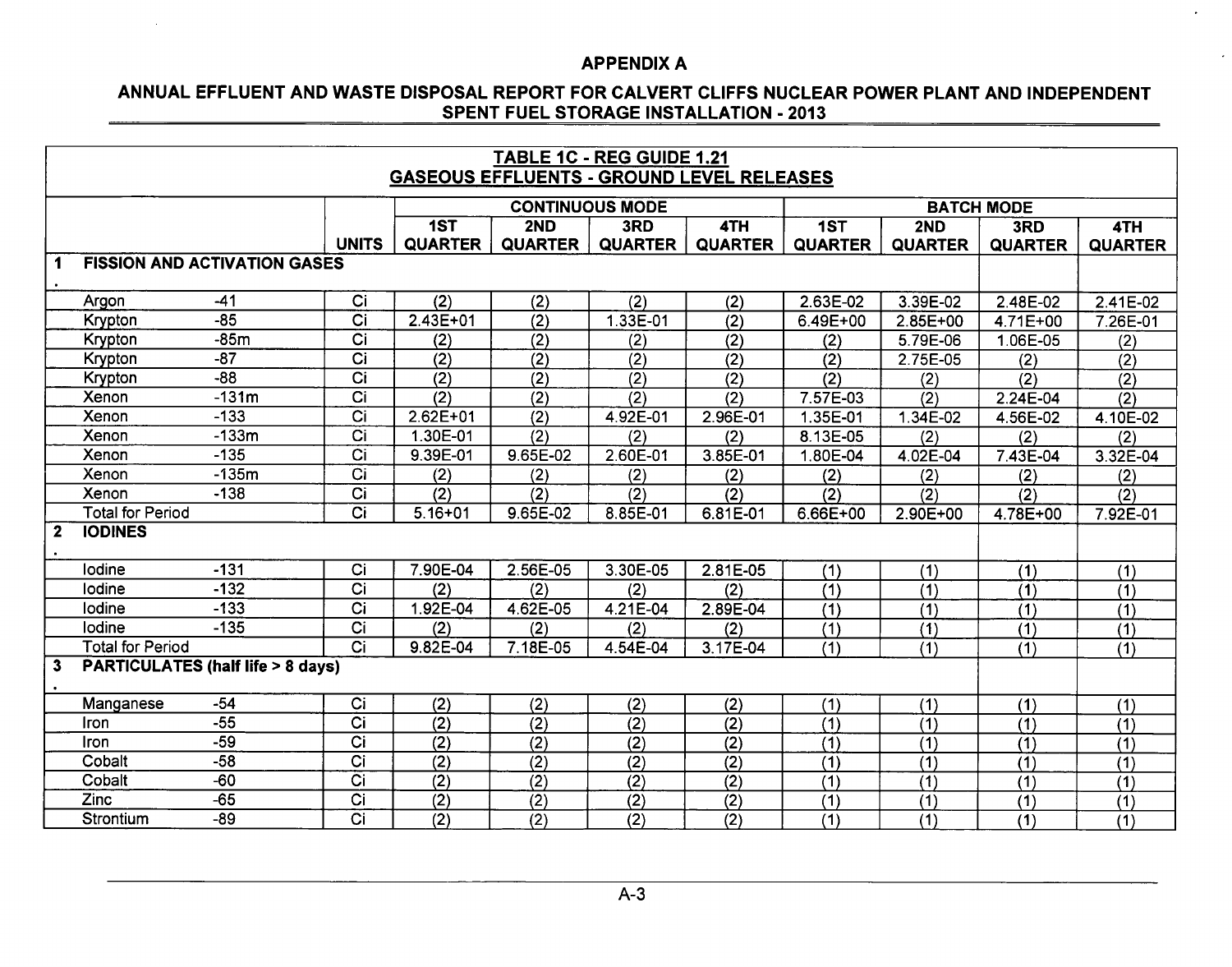$\lambda$ 

## **ANNUAL EFFLUENT AND** WASTE **DISPOSAL** REPORT FOR CALVERT **CLIFFS NUCLEAR** POWER **PLANT AND INDEPENDENT SPENT FUEL** STORAGE **INSTALLATION** - **2013**

|                 | TABLE 1C - REG GUIDE 1.21<br><b>GASEOUS EFFLUENTS - GROUND LEVEL RELEASES</b>                        |        |              |                       |                |                        |                       |                       |                       |                       |                       |  |  |  |
|-----------------|------------------------------------------------------------------------------------------------------|--------|--------------|-----------------------|----------------|------------------------|-----------------------|-----------------------|-----------------------|-----------------------|-----------------------|--|--|--|
|                 |                                                                                                      |        |              |                       |                | <b>CONTINUOUS MODE</b> |                       |                       |                       | <b>BATCH MODE</b>     |                       |  |  |  |
|                 |                                                                                                      |        | <b>UNITS</b> | 1ST<br><b>QUARTER</b> | 2ND<br>QUARTER | 3RD<br><b>QUARTER</b>  | 4TH<br><b>QUARTER</b> | 1ST<br><b>QUARTER</b> | 2ND<br><b>QUARTER</b> | 3RD<br><b>QUARTER</b> | 4TH<br><b>QUARTER</b> |  |  |  |
|                 | Strontium                                                                                            | -90    | Ci           | (2)                   | (2)            | (2)                    | (2)                   | (1)                   | (1)                   | (1)                   | (1)                   |  |  |  |
|                 | Molybdenum                                                                                           | $-99$  | Ci           | (2)                   | (2)            | (2)                    | (2)                   | (1)                   | (1)                   | (1)                   | (1)                   |  |  |  |
|                 | Cesium                                                                                               | $-134$ | Ci           | (2)                   | (2)            | (2)                    | (2)                   | (1)                   | (1)                   | (1)                   | (1)                   |  |  |  |
|                 | Cesium                                                                                               | $-137$ | Ci           | (2)                   | (2)            | (2)                    | (2)                   | 3.09E-06              | (1)                   | (1)                   | (1)                   |  |  |  |
|                 | Cerium                                                                                               | $-141$ | Ci           | (2)                   | (2)            | $\bf (2)$              | (2)                   | (1)                   | (1)                   | (1)                   | (1)                   |  |  |  |
|                 | Cerium                                                                                               | $-144$ | Ci           | (2)                   | (2)            | (2)                    | (2)                   | (1)                   | (1)                   | (1)                   | (1)                   |  |  |  |
|                 | Total for period                                                                                     |        | Ci           | (2)                   | (2)            | (2)                    | (2)                   | 3.09E-06              | (1)                   | (1)                   | (1)                   |  |  |  |
| 4               | <b>GROSS ALPHA RADIOACTIVITY</b>                                                                     |        |              |                       |                |                        |                       |                       |                       |                       |                       |  |  |  |
|                 | Gross Alpha                                                                                          |        | Ci           | 3.83E-07              | (2)            | (2)                    | 9.55E-07              | (2)                   | (2)                   | (2)                   | (2)                   |  |  |  |
| 5.<br>$\bullet$ | <b>TRITIUM</b>                                                                                       |        |              |                       |                |                        |                       |                       |                       |                       |                       |  |  |  |
|                 | Tritium<br>Ci<br>2.57E+00<br>$2.25E+00$<br>$3.62E + 00$<br>(2)<br>2.50E+00<br>6.54E-07<br>(2)<br>(2) |        |              |                       |                |                        |                       |                       |                       |                       |                       |  |  |  |

## **NOTES** TO TABLE **1C**

(1) lodines and particulates in batch releases are accounted for with the main vent continuous samplers when the release is made through the plant main vent.

(2) Less than minimum detectable activity which meets the LLD requirements of ODCM Surveillance Requirement 4.11.2.1.2.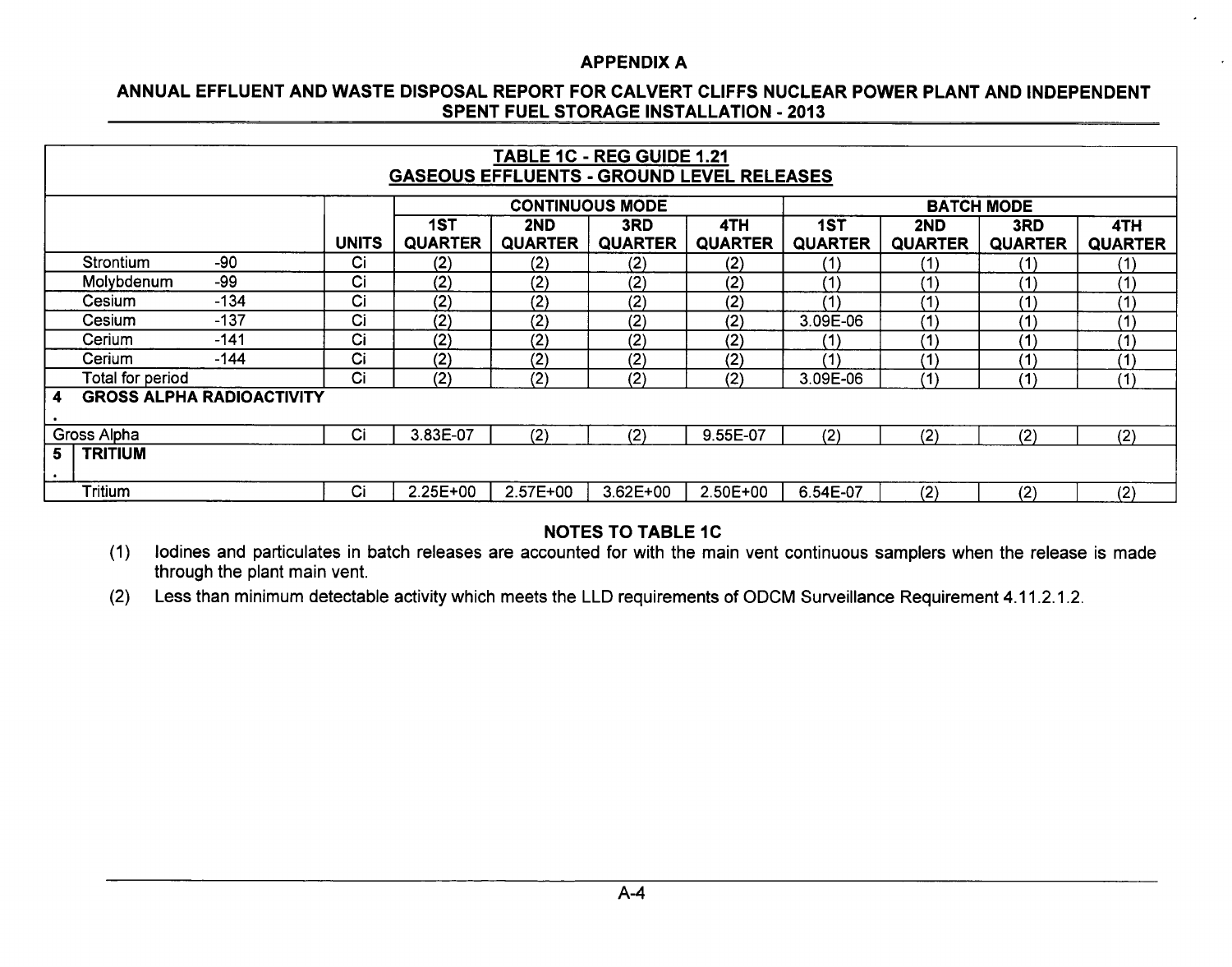## **ANNUAL EFFLUENT AND** WASTE **DISPOSAL** REPORT FOR CALVERT **CLIFFS NUCLEAR** POWER **PLANT AND INDEPENDENT SPENT FUEL** STORAGE **INSTALLATION** - **2013**

|    | <b>TABLE 2A - REG GUIDE 1.21</b><br><b>LIQUID EFFLUENTS - SUMMATION OF ALL RELEASES</b> |                                                                  |                 |                       |                       |                       |                       |                               |  |  |  |  |  |  |
|----|-----------------------------------------------------------------------------------------|------------------------------------------------------------------|-----------------|-----------------------|-----------------------|-----------------------|-----------------------|-------------------------------|--|--|--|--|--|--|
|    |                                                                                         |                                                                  | <b>UNITS</b>    | 1ST<br><b>QUARTER</b> | 2ND<br><b>QUARTER</b> | 3RD<br><b>QUARTER</b> | 4TH<br><b>QUARTER</b> | <b>EST. TOTAL</b><br>ERROR, % |  |  |  |  |  |  |
| А. |                                                                                         | <b>FISSION AND ACTIVATION PRODUCTS</b>                           |                 |                       |                       |                       |                       |                               |  |  |  |  |  |  |
|    | 1.                                                                                      | Total Release (not including tritium,<br>gases, alpha)           | Ci              | 3.46E-03              | 3.30E-03              | 4.29E-03              | 3.66E-03              | $±1.03E+01$                   |  |  |  |  |  |  |
|    | $\overline{2}$                                                                          | Average diluted concentration during<br>period                   | µCi/ml          | 1.62E-12              | 1.35E-12              | 1.74E-12              | 1.49E-12              |                               |  |  |  |  |  |  |
|    | 3.                                                                                      | Percent of ODCM limit (1)                                        | %               | 4.05E-03              | 2.91E-03              | 5.05E-03              | 5.99E-03              |                               |  |  |  |  |  |  |
|    | 4.                                                                                      | Percent of ODCM limit (2)                                        | $\overline{\%}$ | 2.55E-03              | 3.19E-03              | 4.87E-03              | 6.78E-03              |                               |  |  |  |  |  |  |
|    | 5.                                                                                      | Percent of ODCM limit (3)                                        | %               | 1.05E-02              | 5.60E-03              | 1.14E-02              | 1.39E-02              |                               |  |  |  |  |  |  |
|    | 6.                                                                                      | Percent of ODCM limit (4)                                        | %               | 6.09E-03              | 7.52E-03              | 1.31E-02              | 1.99E-02              |                               |  |  |  |  |  |  |
| В. |                                                                                         | <b>TRITIUM</b>                                                   |                 |                       |                       |                       |                       |                               |  |  |  |  |  |  |
|    | 1.                                                                                      | <b>Total Release</b>                                             | Ci              | 1.90E+02              | $1.33E + 02$          | $3.05E + 02$          | 3.70E+02              | $±1.03E+01$                   |  |  |  |  |  |  |
|    | 2.                                                                                      | Average diluted concentration during<br>period                   | $\mu$ Ci/ml     | 8.88E-08              | 5.43E-08              | 1.24E-07              | 1.50E-07              |                               |  |  |  |  |  |  |
|    | 3 <sub>1</sub>                                                                          | Percent of applicable limit (5)                                  | $\overline{\%}$ | 2.96E-03              | 1.81E-03              | 4.13E-03              | 5.00E-03              |                               |  |  |  |  |  |  |
| C. |                                                                                         | <b>DISSOLVED AND ENTRAINED GASES</b>                             |                 |                       |                       |                       |                       |                               |  |  |  |  |  |  |
|    | 1.                                                                                      | <b>Total Release</b>                                             | Ci              | 1.00E-02              | 1.51E-06              | 7.29E-04              | 1.27E-03              | $±1.03E+01$                   |  |  |  |  |  |  |
|    | 2.                                                                                      | Average diluted concentration during<br>period                   | $\mu$ Ci/ml     | 4.70E-12              | 6.18E-16              | 2.96E-13              | 5.18E-13              |                               |  |  |  |  |  |  |
| D. |                                                                                         | <b>GROSS ALPHA RADIOACTIVITY</b>                                 |                 |                       |                       |                       |                       |                               |  |  |  |  |  |  |
|    | $\mathbf 1$                                                                             | <b>Total Release</b>                                             | Ci              | (6)                   | (6)                   | (6)                   | (6)                   | N/A                           |  |  |  |  |  |  |
| Е. | <b>VOLUME OF WASTE RELEASED (prior to dilution)</b>                                     |                                                                  |                 |                       |                       |                       |                       |                               |  |  |  |  |  |  |
|    | $\mathbf{1}$ .                                                                          | Volume processed through radwaste<br>system                      | liters          | 9.79E+07              | $1.01E + 08$          | 9.09E+07              | $1.23E + 08$          | $±1.30E+00$                   |  |  |  |  |  |  |
| F. |                                                                                         | <b>VOLUME OF DILUTION WATER USED</b><br><b>DURING PERIOD (7)</b> | liters          | $2.14E+12$            | $2.45E+12$            | $2.46E+12$            | 2.46E+12              | $±1.64E+01$                   |  |  |  |  |  |  |

## **NOTES TO TABLE 2A**

- $(1)$ Percent of **I.C.3** Quarterly Organ Dose Limit **(10** mrem) to maximum exposed organ
- (2) Percent of **l.C.3** Yearly Organ Dose Limit (20 mrem) to maximum exposed organ
- **(3)** Percent of **I.C.3** Quarterly Whole Body Dose Limit **(3** mrem)
- (4) Percent of **I.C.3** Yearly Whole Body Dose Limit **(6** mrem)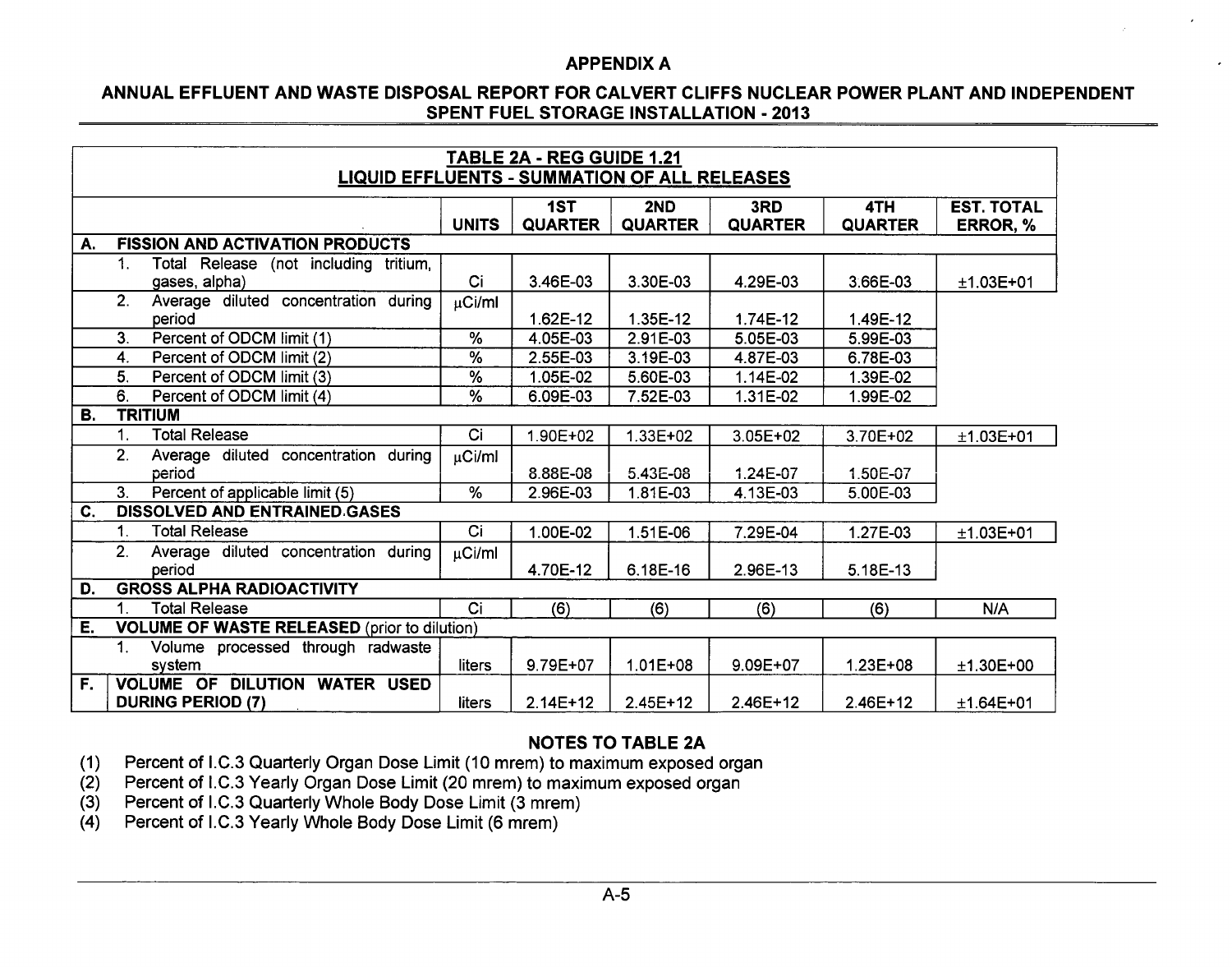## **ANNUAL EFFLUENT AND** WASTE **DISPOSAL** REPORT FOR CALVERT **CLIFFS NUCLEAR** POWER **PLANT AND INDEPENDENT SPENT FUEL** STORAGE **INSTALLATION** - **2013**

- (5) Limit used is  $3 \times 10^{-3} \mu$ Ci/ml<br>(6) Less than minimum detectal
- (6) Less than minimum detectable activity which meets the LLD requirements of ODCM Surveillance Requirement 4.11.1.1.1.<br>(7) Includes dilution water used during continuous discharges.
- (7) Includes dilution water used during continuous discharges.<br>(8) Liquid releases are higher than normal during refueling out
- Liquid releases are higher than normal during refueling outages due to noble gases released from failed fuel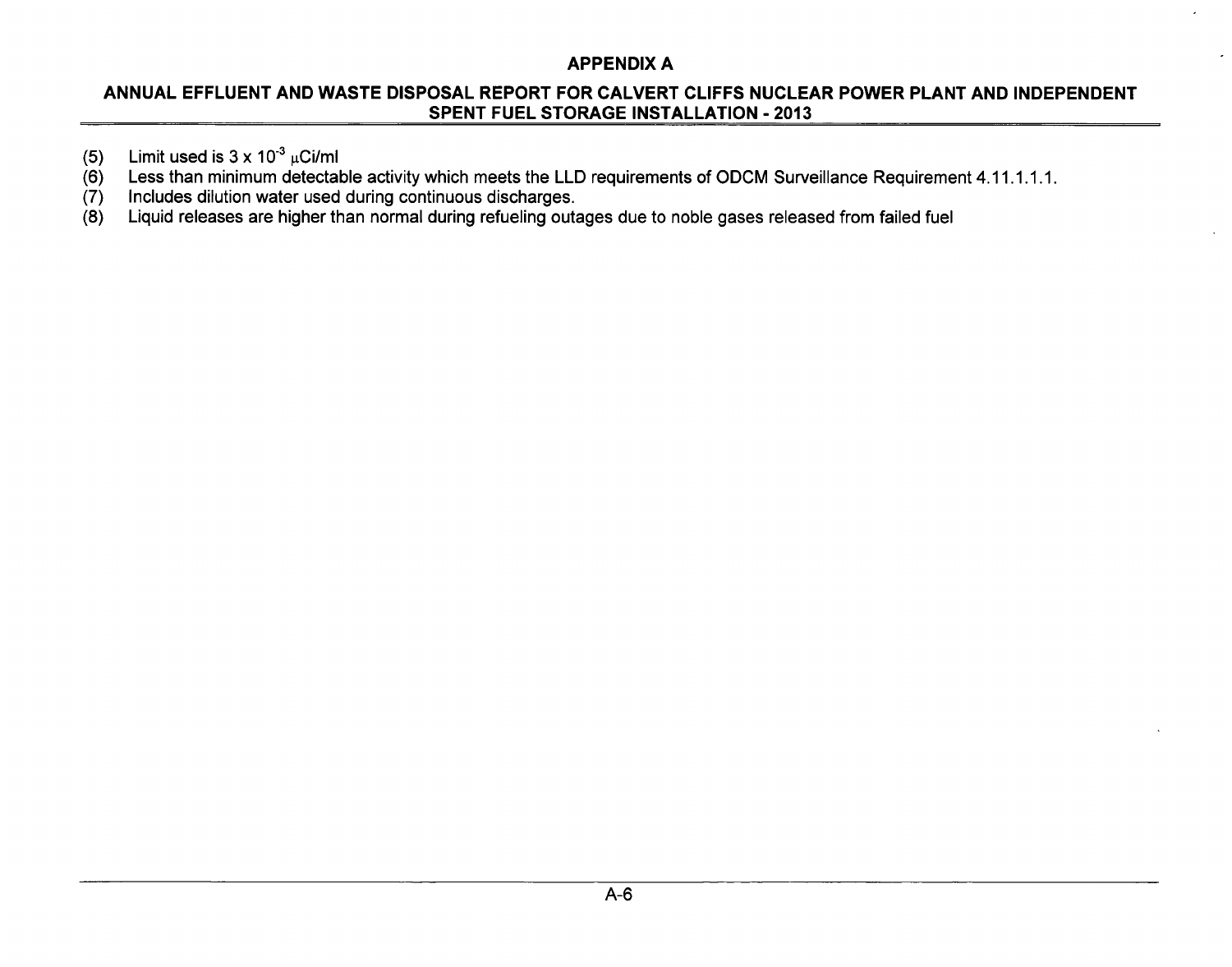$\ddot{\phantom{0}}$ 

## **ANNUAL EFFLUENT AND** WASTE **DISPOSAL** REPORT FOR CALVERT **CLIFFS NUCLEAR** POWER **PLANT AND INDEPENDENT SPENT FUEL** STORAGE **INSTALLATION** - **2013**

| TABLE 2B - REG GUIDE 1.21<br><b>LIQUID EFFLUENTS</b> |                  |                  |                  |                        |                  |                  |                  |                   |                  |  |  |  |  |
|------------------------------------------------------|------------------|------------------|------------------|------------------------|------------------|------------------|------------------|-------------------|------------------|--|--|--|--|
|                                                      |                  |                  |                  | <b>CONTINUOUS MODE</b> |                  |                  |                  | <b>BATCH MODE</b> |                  |  |  |  |  |
|                                                      |                  | 1ST              | 2ND              | 3RD                    | 4TH              | 1ST              | 2ND              | 3RD               | 4TH              |  |  |  |  |
| NUCLIDES RELEASED                                    | <b>Units</b>     | <b>QUARTER</b>   | <b>QUARTER</b>   | <b>QUARTER</b>         | <b>QUARTER</b>   | <b>QUARTER</b>   | <b>QUARTER</b>   | <b>QUARTER</b>    | <b>QUARTER</b>   |  |  |  |  |
| $\text{Berv}$ llium $-7$                             | Ci               | (1)              | (1)              | (1)                    | (1)              | (1)              | (1)              | (1)               | (1)              |  |  |  |  |
| Sodium - 24                                          | $\overline{Ci}$  | (1)              | (1)              | (1)                    | (1)              | (1)              | (1)              | (1)               | (1)              |  |  |  |  |
| Chromium - 51                                        | $\overline{C}$ i | $\overline{(1)}$ | (1)              | (1)                    | (1)              | (1)              | (1)              | $\overline{(1)}$  | $\overline{(1)}$ |  |  |  |  |
| Manganese - 54                                       | $\overline{C}$ i | $\overline{(1)}$ | $\overline{(1)}$ | $\overline{(1)}$       | $\overline{(1)}$ | 3.72E-06         | $\overline{(1)}$ | $\overline{(1)}$  | (1)              |  |  |  |  |
| $ $ Iron $-55$                                       | $\overline{C}$ i | $\overline{(2)}$ | (2)              | $\overline{(2)}$       | (2)              | (1)              | (1)              | (1)               | 1.52E-03         |  |  |  |  |
| Cobalt - 57                                          | $\overline{C}$ i | $\overline{(1)}$ | $\overline{(1)}$ | $\overline{(1)}$       | (1)              | (1)              | (1)              | (1)               | (1)              |  |  |  |  |
| $\overline{\text{Cobalt}} - 58$                      | $\overline{C}$ i | $\overline{(1)}$ | $\overline{(1)}$ | $\overline{(1)}$       | $\overline{(1)}$ | $9.02E - 04$     | 2.08E-03         | 5.07E-04          | $\overline{(1)}$ |  |  |  |  |
| Iron – 59                                            | $\overline{C}$ i | $\overline{(1)}$ | $\overline{(1)}$ | (1)                    | $\overline{(1)}$ | 1.46E-06         | (1)              | (1)               | (1)              |  |  |  |  |
| $Cobalt - 60$                                        | $\overline{Ci}$  | $\overline{(1)}$ | (1)              | $\overline{(1)}$       | $\overline{(1)}$ | $1.61E-04$       | 1.08E-04         | 3.91E-05          | 3.65E-04         |  |  |  |  |
| Nickel-63                                            | $\overline{Ci}$  | $\overline{(1)}$ | $\overline{(1)}$ | $\overline{(1)}$       | $\overline{(1)}$ | 1.50E-03         | (1)              | 8.09E-04          | $1.51E-03$       |  |  |  |  |
| $Zinc-65$                                            | $\overline{Ci}$  | $\overline{(1)}$ | (1)              | (1)                    | $\overline{(1)}$ | (1)              | (1)              | (1)               | (1)              |  |  |  |  |
| Strontium - 89                                       | $\overline{Ci}$  | (1)              | (1)              | $\overline{(1)}$       | $\overline{(1)}$ | (1)              | (1)              | (1)               | (1)              |  |  |  |  |
| Strontium - 90                                       | $\overline{C}$   | $\overline{(1)}$ | $\overline{(1)}$ | $\overline{(1)}$       | $\overline{(1)}$ | $\overline{(1)}$ | $\overline{(1)}$ | (1)               | (1)              |  |  |  |  |
| Strontium - 91                                       | $\overline{C}$ i | (1)              | (1)              | (1)                    | (1)              | (1)              | (1)              | (1)               | (1)              |  |  |  |  |
| Strontium - 92                                       | $\overline{C}$ i | $\overline{(1)}$ | (1)              | (1)                    | (1)              | $\overline{(1)}$ | (1)              | $\overline{(1)}$  | (1)              |  |  |  |  |
| Niobium - 95                                         | $\overline{C}$ i | $\overline{(1)}$ | (1)              | $\overline{(1)}$       | (1)              | 4.77E-06         | 1.98E-06         | $\overline{(1)}$  | $\overline{(1)}$ |  |  |  |  |
| IZirconium - 95                                      | $\overline{C}$ i | $\overline{(1)}$ | $\overline{(1)}$ | $\overline{(1)}$       | (1)              | (1)              | (1)              | (1)               | (1)              |  |  |  |  |
| Niobium - 97                                         | $\overline{C}$ i | $\overline{(1)}$ | $\overline{(1)}$ | $\overline{(1)}$       | $\overline{(1)}$ | $\overline{(1)}$ | $\overline{(1)}$ | $\overline{(1)}$  | $\overline{(1)}$ |  |  |  |  |
| Zirconium - 97                                       | $\overline{Ci}$  | $\overline{(1)}$ | $\overline{(1)}$ | $\overline{(1)}$       | (1)              | (1)              | $\overline{(1)}$ | $\overline{(1)}$  | $\overline{(1)}$ |  |  |  |  |
| Molybdenum - 99                                      | $\overline{C}$ i | $\overline{(1)}$ | (1)              | (1)                    | (1)              | (1)              | (1)              | (1)               | (1)              |  |  |  |  |
| Technetium - 99m                                     | $\overline{C}$ i | $\overline{(1)}$ | (1)              | $\overline{(1)}$       | $\overline{(1)}$ | $\overline{(1)}$ | $\overline{(1)}$ | $\overline{(1)}$  | (1)              |  |  |  |  |
| Ruthenium - 103                                      | $\overline{C}$ i | $\overline{(1)}$ | $\overline{(1)}$ | $\overline{(1)}$       | $\overline{(1)}$ | $\overline{(1)}$ | $\overline{(1)}$ | $\overline{(1)}$  | (1)              |  |  |  |  |
| Rhodium - 105                                        | $\overline{C}$ i | $\overline{(1)}$ | $\overline{(1)}$ | $\overline{(1)}$       | $\overline{(1)}$ | $\overline{(1)}$ | $\overline{(1)}$ | (1)               | (1)              |  |  |  |  |
| Ruthenium - 105                                      | $\overline{C}$ i | $\overline{(1)}$ | (1)              | $\overline{(1)}$       | $\overline{(1)}$ | $\overline{(1)}$ | (1)              | (1)               | $\overline{(1)}$ |  |  |  |  |
| Silver - 110m                                        | $\overline{C}$ i | $\overline{(1)}$ | (1)              | $\overline{(1)}$       | $\overline{(1)}$ | $\overline{(1)}$ | (1)              | (1)               | $\overline{(1)}$ |  |  |  |  |
| $Tin - 113$                                          | Ci               | (1)              | (1)              | (1)                    | (1)              | (1)              | (1)              | (1)               | (1)              |  |  |  |  |
| Tin – 117m                                           | $\overline{C}$ i | (1)              | (1)              | (1)                    | (1)              | (1)              | (1)              | (1)               | (1)              |  |  |  |  |
| Antimony - 122                                       | $\overline{C}$ i | $\overline{(1)}$ | (1)              | $\overline{(1)}$       | $\overline{(1)}$ | (1)              | $\overline{(1)}$ | $\overline{(1)}$  | $\overline{(1)}$ |  |  |  |  |
| Antimony - 124                                       | $\overline{ci}$  | $\overline{(1)}$ | (1)              | $\overline{(1)}$       | (1)              | (1)              | (1)              | (1)               | (1)              |  |  |  |  |
| Antimony - 125                                       | $\overline{Ci}$  | $\overline{(1)}$ | $\overline{(1)}$ | $\overline{(1)}$       | (1)              | 1.22E-04         | 2.80E-04         | 1.33E-03          | $\overline{(1)}$ |  |  |  |  |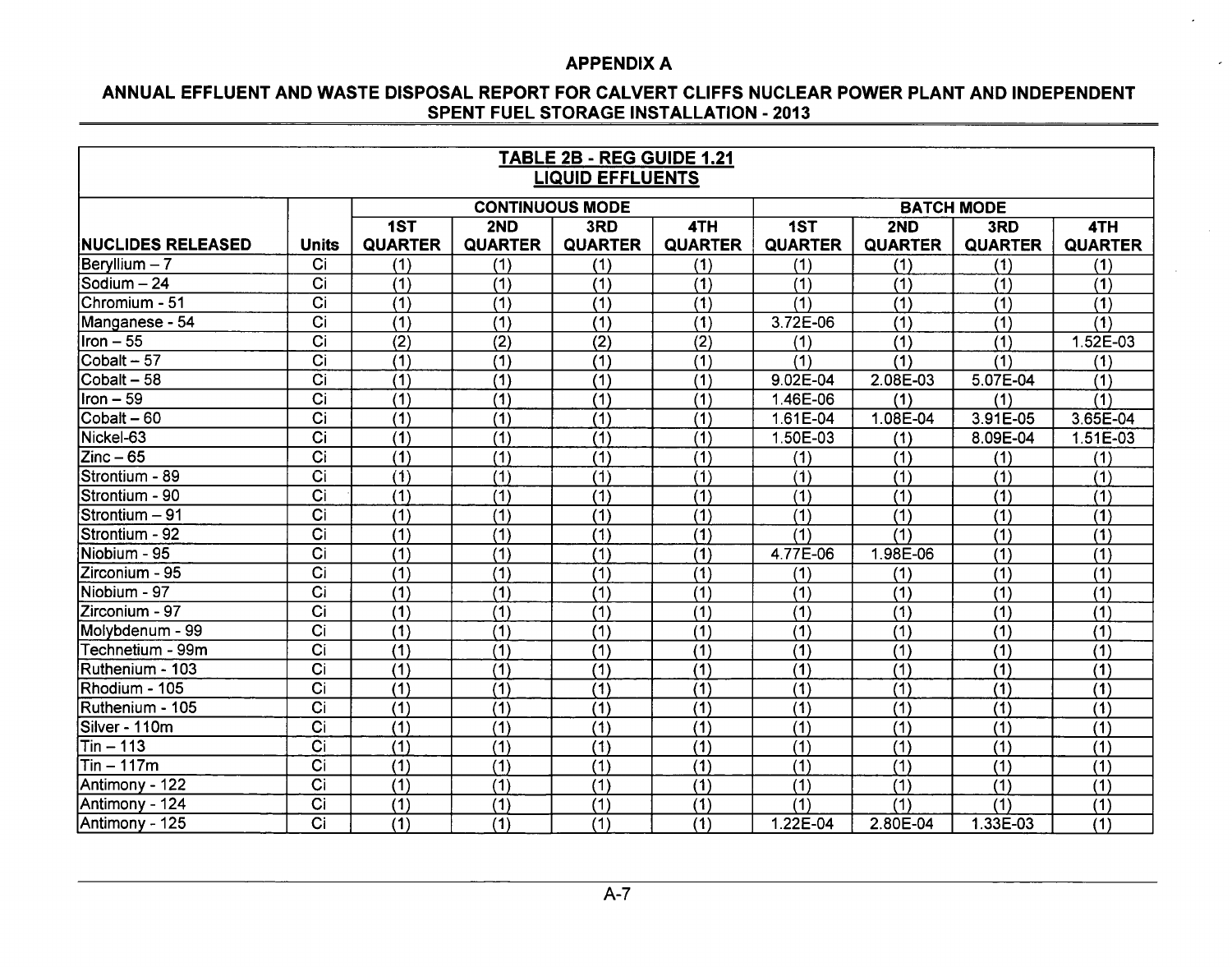#### **ANNUAL EFFLUENT AND** WASTE **DISPOSAL** REPORT FOR CALVERT **CLIFFS NUCLEAR** POWER **PLANT AND INDEPENDENT SPENT FUEL** STORAGE **INSTALLATION** - **2013**

| <b>TABLE 2B - REG GUIDE 1.21</b><br><b>LIQUID EFFLUENTS</b> |                  |                        |                  |                  |                   |                |                |                |                |
|-------------------------------------------------------------|------------------|------------------------|------------------|------------------|-------------------|----------------|----------------|----------------|----------------|
|                                                             |                  | <b>CONTINUOUS MODE</b> |                  |                  | <b>BATCH MODE</b> |                |                |                |                |
|                                                             |                  | 1ST                    | 2ND              | 3RD              | 4TH               | 1ST            | 2ND            | 3RD            | 4TH            |
| <b>INUCLIDES RELEASED</b>                                   | <b>Units</b>     | <b>QUARTER</b>         | <b>QUARTER</b>   | <b>QUARTER</b>   | <b>QUARTER</b>    | <b>QUARTER</b> | <b>QUARTER</b> | <b>QUARTER</b> | <b>QUARTER</b> |
| Tellurium – 125m                                            | Ci               | (1)                    | (1)              | (1)              | (1)               | (1)            | (1)            | (1)            | (1)            |
| Tellurium - 132                                             | $\overline{C}$ i | (1)                    | $\overline{(1)}$ | (1)              | (1)               | (1)            | (1)            | (1)            | (1)            |
| llodine - 131                                               | Ci               | (1)                    | (1)              | (1)              | (1)               | (1)            | (1)            | (1)            | (1)            |
| $I$ lodine - 132                                            | Ci               | (1)                    | (1)              | (1)              | (1)               | (1)            | (1)            | (1)            | (1)            |
| Iodine - 133                                                | $\overline{C}$ i | (1)                    | $\overline{(1)}$ | $\overline{(1)}$ | (1)               | (1)            | (1)            | (1)            | (1)            |
| lodine - 135                                                | Ci               | (1)                    | (1)              | (1)              | (1)               | (1)            | (1)            | (1)            | (1)            |
| $ C$ esium - 134                                            | Ci               | (1)                    | (1)              | $\overline{(1)}$ | (1)               | 8.68E-05       | 1.14E-04       | .66E-04        | (1)            |
| $C$ esium $-136$                                            | Ci               | (1)                    | (1)              | (1)              | $\overline{(1)}$  | (1)            | (1)            | (1)            | (1)            |
| Cesium - 137                                                | Ci               | (1)                    | (1)              | (1)              | (1)               | 6.78E-04       | 7.15E-04       | 1.45E-03       | 2.62E-04       |
| Barium - 140                                                | Ci               | (1)                    | (1)              | (1)              | (1)               | (1)            | (1)            | (1)            | (1)            |
| Lanthanum - 140                                             | Ci               | (1)                    | (1)              | (1)              | (1)               | (1)            | (1)            | (1)            | (1)            |
| lCerium – 144                                               | Ci               | (1)                    | (1)              | (1)              | (1)               | (1)            | (1)            | (1)            | (1)            |
| Europium - 154                                              | Ci               | (1)                    | (1)              | (1)              | (1)               | (1)            | (1)            | (1)            | (1)            |
| Europium - 155                                              | Ci               | (1)                    | (1)              | (1)              | (1)               | (1)            | (1)            | (1)            | (1)            |
| Tungsten - 187                                              | Ci               | (1)                    | (1)              | (1)              | (1)               | (1)            | (1)            | (1)            | (1)            |
| Total For Period                                            | $\overline{Ci}$  | (1)                    | (1)              | (1)              | (1)               | 3.46E-03       | 3.30E-03       | 4.29E-03       | 3.66E-03       |
| Krypton - 85                                                | $\overline{Ci}$  | (1)                    | (1)              | (1)              | (1)               | (1)            | (1)            | (1)            | (1)            |
| Xenon - 131m                                                | Ci               | (1)                    | (1)              | (1)              | (1)               | (1)            | (1)            | (1)            | (1)            |
| Xenon - 133                                                 | $\overline{C}$ i | (1)                    | (1)              | (1)              | (1)               | 1.00E-02       | 1.51E-06       | 7.29E-04       | 1.27E-03       |
| Xenon – 133m                                                | $\overline{C}$ i | (1)                    | (1)              | (1)              | (1)               | (1)            | (1)            | (1)            | (1)            |
| <b>Xenon - 135</b>                                          | Ci               | (1)                    | (1)              | (1)              | (1)               | (1)            | (1)            | (1)            | (1)            |
| Total For Period                                            | $\overline{ci}$  | (1)                    | (1)              | $\overline{(1)}$ | (1)               | 1.00E-02       | 1.51E-06       | 7.29E-04       | 1.27E-03       |

## **NOTES** TO TABLE 2B

(1) Less than minimum detectable activity which meets the LLD requirements of ODCM Surveillance Requirement 4.11.1.1.1.

(2) Continuous mode effluents are not analyzed for Fe-55.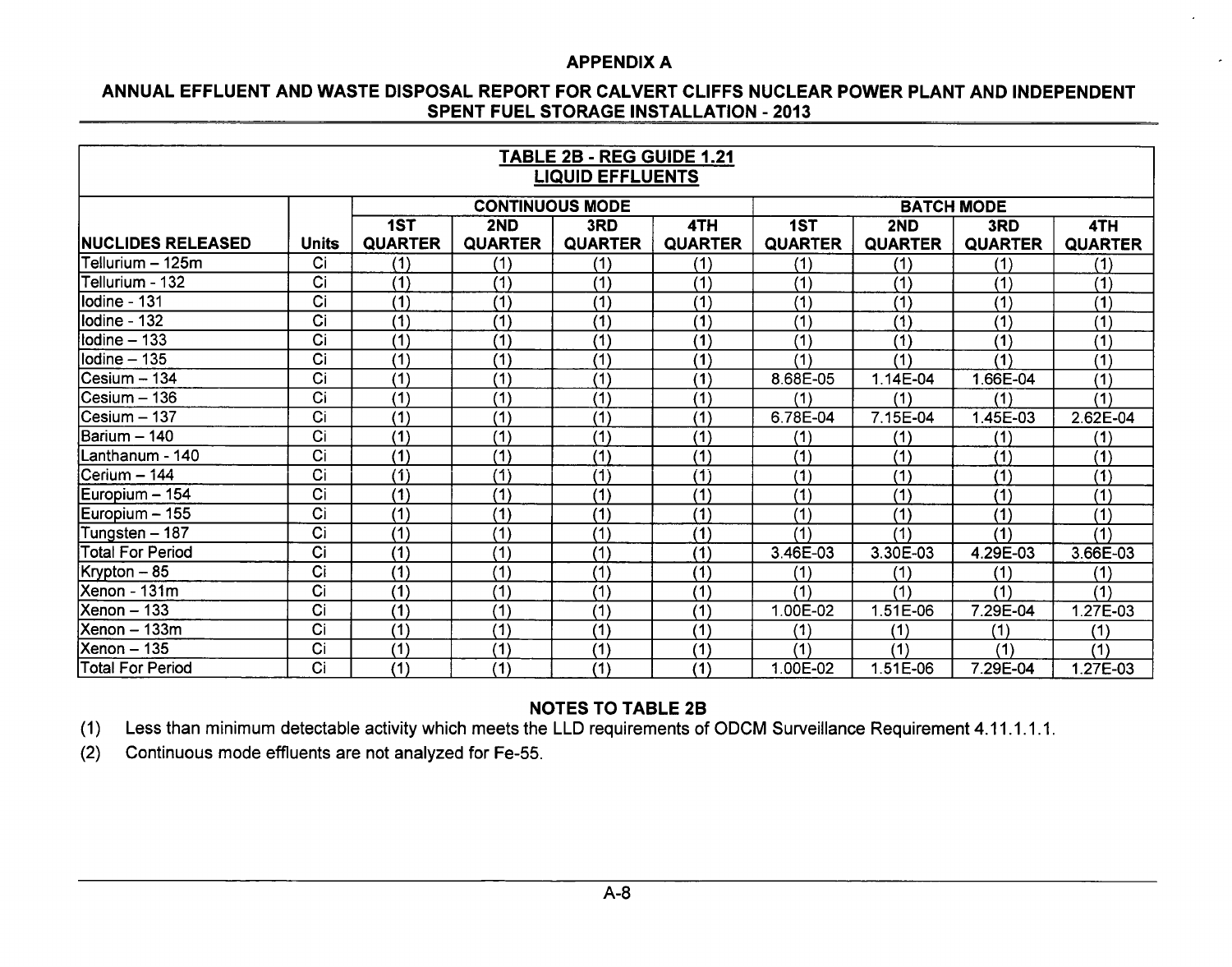## CALVERT **CLIFFS NUCLEAR** POWER **PLANT AND INDEPENDENT SPENT FUEL** STORAGE **INSTALLATION EFFLUENT AND** WASTE **DISPOSAL 2013 ANNUAL** REPORT

## TABLE **3A SOLID** WASTE **AND** IRRADIATED **FUEL SHIPMENTS**

## **A. SOLID** WASTE **SHIPPED OFFSITE** FOR BURIAL OR **DISPOSAL (NOT** IRRADIATED **FUEL)**

| 1. Type of Waste |                                                | <b>Units</b>   | <b>12-Month Period</b> | <b>Est. Total Error %</b> |
|------------------|------------------------------------------------|----------------|------------------------|---------------------------|
| a)               | <b>Spent resins, Filters</b>                   | $\mathsf{m}^3$ | $3.13 + 01$            | 25%                       |
|                  |                                                | Ci             | $1.10E + 03$           |                           |
| b)               | compressible<br>Dry                            | $\mathsf{m}^3$ | $1.91E + 03$           | 25%                       |
|                  | waste, contaminated<br>equipment, etc.         | Ci             | 1.75E+00               |                           |
| $\mathbf{c}$     | <b>Irradiated</b>                              | $\mathsf{m}^3$ | $0.00E + 00$           | N/A                       |
|                  | components, control<br>rods, etc.              | Ci             | $0.00E + 00$           |                           |
| d)               | (cartridge<br>Other                            | m <sup>3</sup> | 7.00E+00               | 25%                       |
|                  | filters,<br>misc.<br>dry<br>compressible, Oil) | Ci             | 2.00E+00               |                           |
| e)               | Solidification<br>agent<br>or absorbent        | $\mathsf{m}^3$ | N/A                    | N/A                       |

Volume shipped represents waste generated prior to offsite volume reduction.

## 2. Estimate of Major Nuclides (By Type of Waste - Only nuclides >1 % are reported)

| a) | Mn-54         | 1.2%    |
|----|---------------|---------|
|    | Fe-55         | 18.4%   |
|    | Co-58         | 1.13%   |
|    | Co-60         | 8.80%   |
|    | Ni-63         | 54.5%   |
|    | Cs-134        | 4.20%   |
|    | <b>Cs-137</b> | 11.8%   |
| b) | $Cr-51$       | 5.0%    |
|    | Fe-55         | 21.6%   |
|    | Co-58         | 15.5%   |
|    | Co-60         | 15.2%   |
|    | Ni-63         | 17.2%   |
|    | Ag-110m       | $1.4\%$ |
|    | Cs-134        | 7.8%    |
|    | Cs-137        | 16.2%   |
| c) | N/A           |         |
| d) | Cr-51         | 3.3%    |
|    | Fe-55         | 22.1%   |
|    | $Co-58$       | 17.7%   |
|    | $Co-60$       | 16.5%   |
|    | Ni-63         | 25.6%   |

- Cs-134 4.4% Cs-137 9.8%
- e) N/A